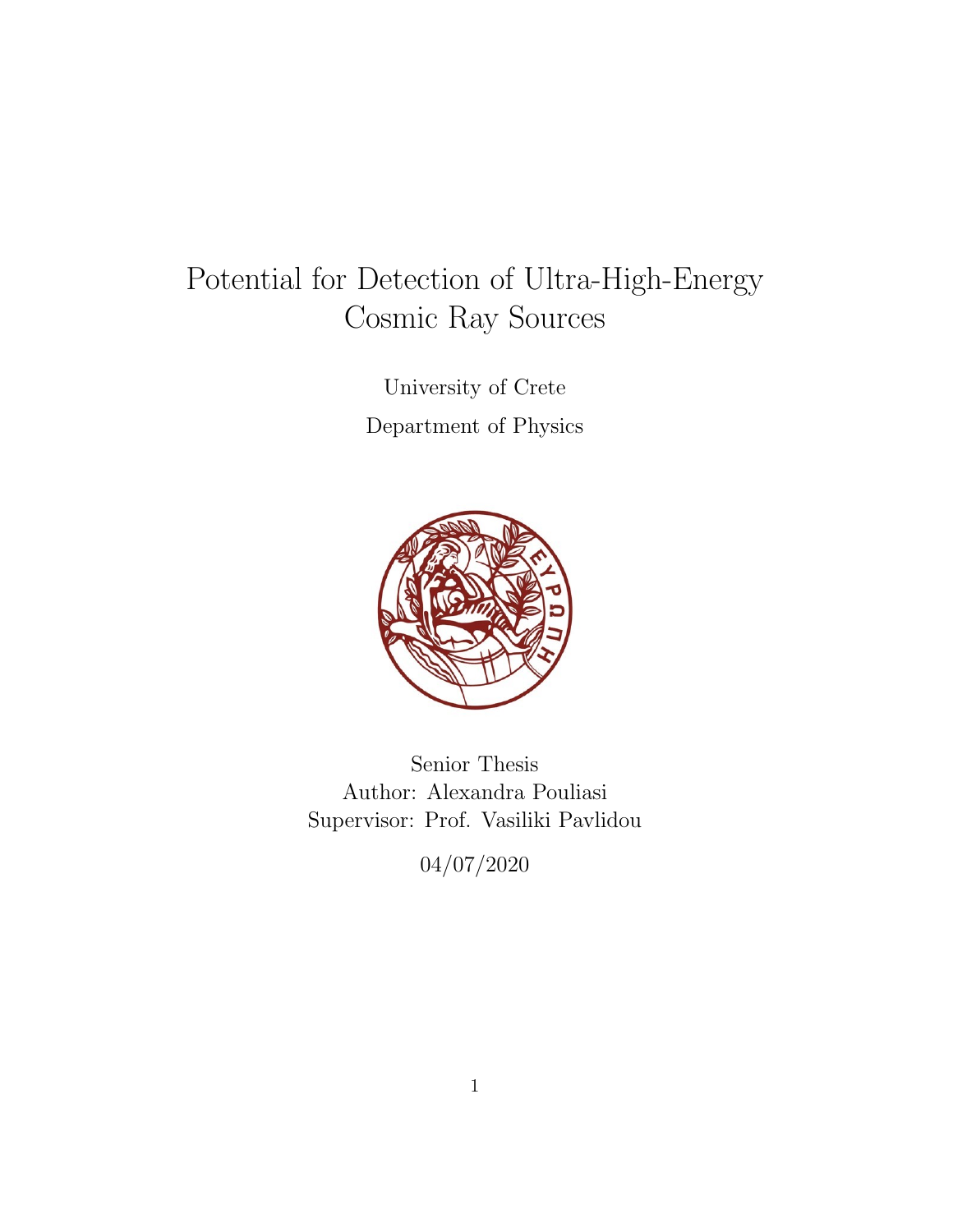# Contents

| 1                      | Abstract                                                              | 3                       |  |  |  |
|------------------------|-----------------------------------------------------------------------|-------------------------|--|--|--|
| $\bf{2}$               | Introduction                                                          | $\overline{\mathbf{4}}$ |  |  |  |
|                        | 2.1                                                                   | $\overline{4}$          |  |  |  |
|                        | Promise<br>2.2                                                        | $\overline{5}$          |  |  |  |
|                        | 2.3                                                                   | 5                       |  |  |  |
| 3                      | <b>Characteristics of UHECRs</b>                                      | 7                       |  |  |  |
|                        | 3.1                                                                   | $\overline{7}$          |  |  |  |
|                        | 3.2                                                                   | 9                       |  |  |  |
|                        | 3.3                                                                   | 10                      |  |  |  |
|                        | 3.4                                                                   | 11                      |  |  |  |
|                        | 3.5                                                                   | 12                      |  |  |  |
| $\boldsymbol{\Lambda}$ | This work                                                             | 14                      |  |  |  |
|                        | 4.1                                                                   | 14                      |  |  |  |
|                        | Question a): Are these two events produced by the same source?<br>4.2 | 15                      |  |  |  |
|                        | Question b): Is the source of these two events some specific<br>4.3   |                         |  |  |  |
|                        |                                                                       | 17                      |  |  |  |
| $\overline{5}$         | Results                                                               | 18                      |  |  |  |
| 6                      | <b>Discussion</b><br>22                                               |                         |  |  |  |
| 7                      | Acknowledgements                                                      |                         |  |  |  |
| Appendices             |                                                                       |                         |  |  |  |
|                        | A Python Code                                                         |                         |  |  |  |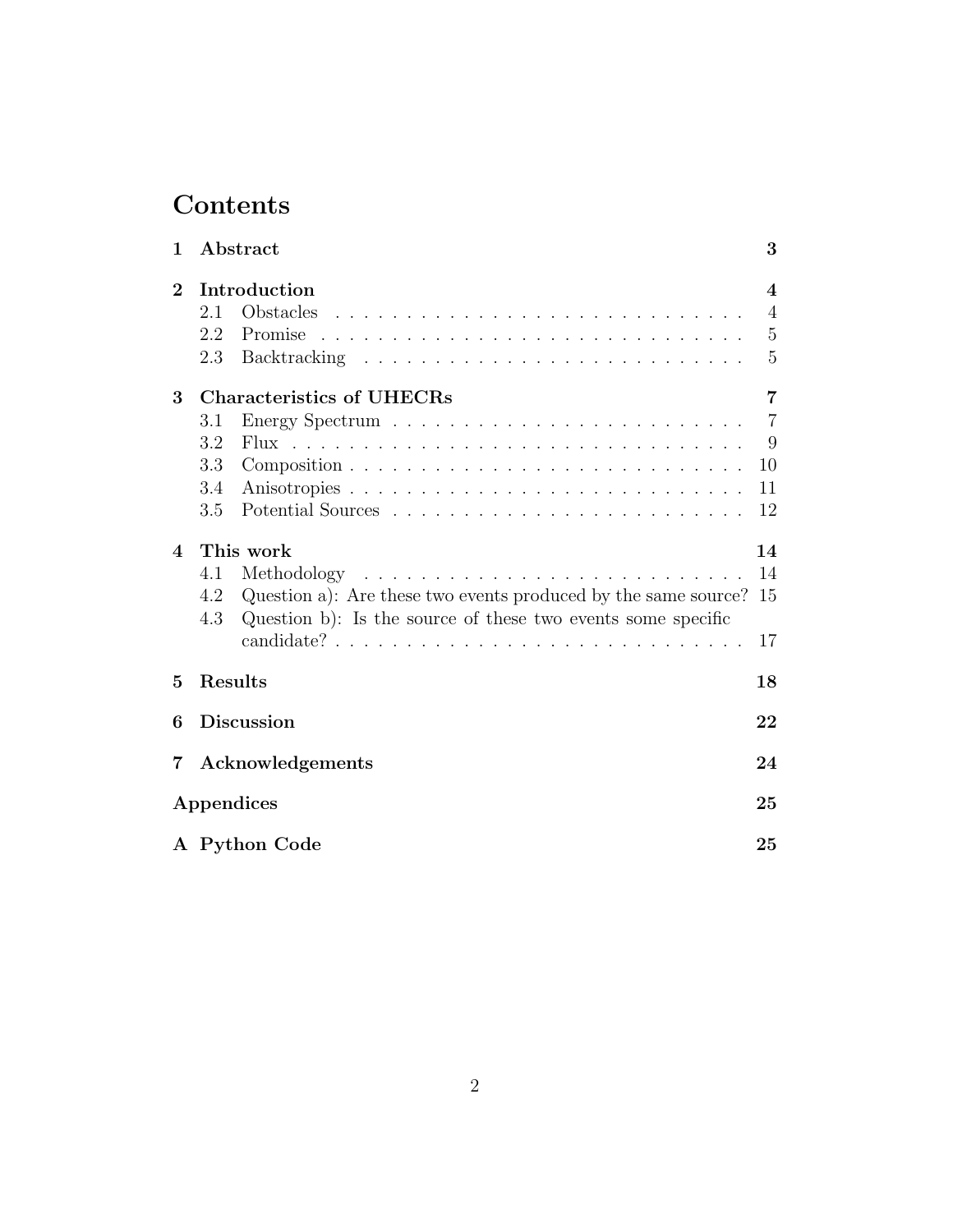## <span id="page-2-0"></span>1 Abstract

Finding the sources of Ultra-High-Energy Cosmic Rays (the most energetic particles in our Universe) still remains a great challenge. Their discovery will not only give us insight as to what mechanism (cosmic accelerator) could possibly accelerate these particles to energies up to  $10^{20}$  eV, but will also possibly reveal new particle physics at these highest energies.

One of the main difficulties in locating the sources of Ultra-High-Energy Cosmic Rays (UHECRs) is that they get deflected by the Galactic magnetic field as they travel towards the Earth, coupled with the fact that our knowledge of the 3-dimensional structure of the Galactic magnetic field is limited.

Once the 3-d properties of the Galactic magnetic field are better understood, the trajectories of UHECRs through the galaxies can be reconstructed and followed backwards (backtracking), to "correct" the observed arrival directions of UHECRs, bringing them closer to their sources.

In this work, we study how to treat such corrected arrival directions. In particular, we seek to understand when a doublet (two events with nearby arrival directions) are consistent with coming from the same source, and when two or more events are consistent with coming from some specific, well-motivated candidate source.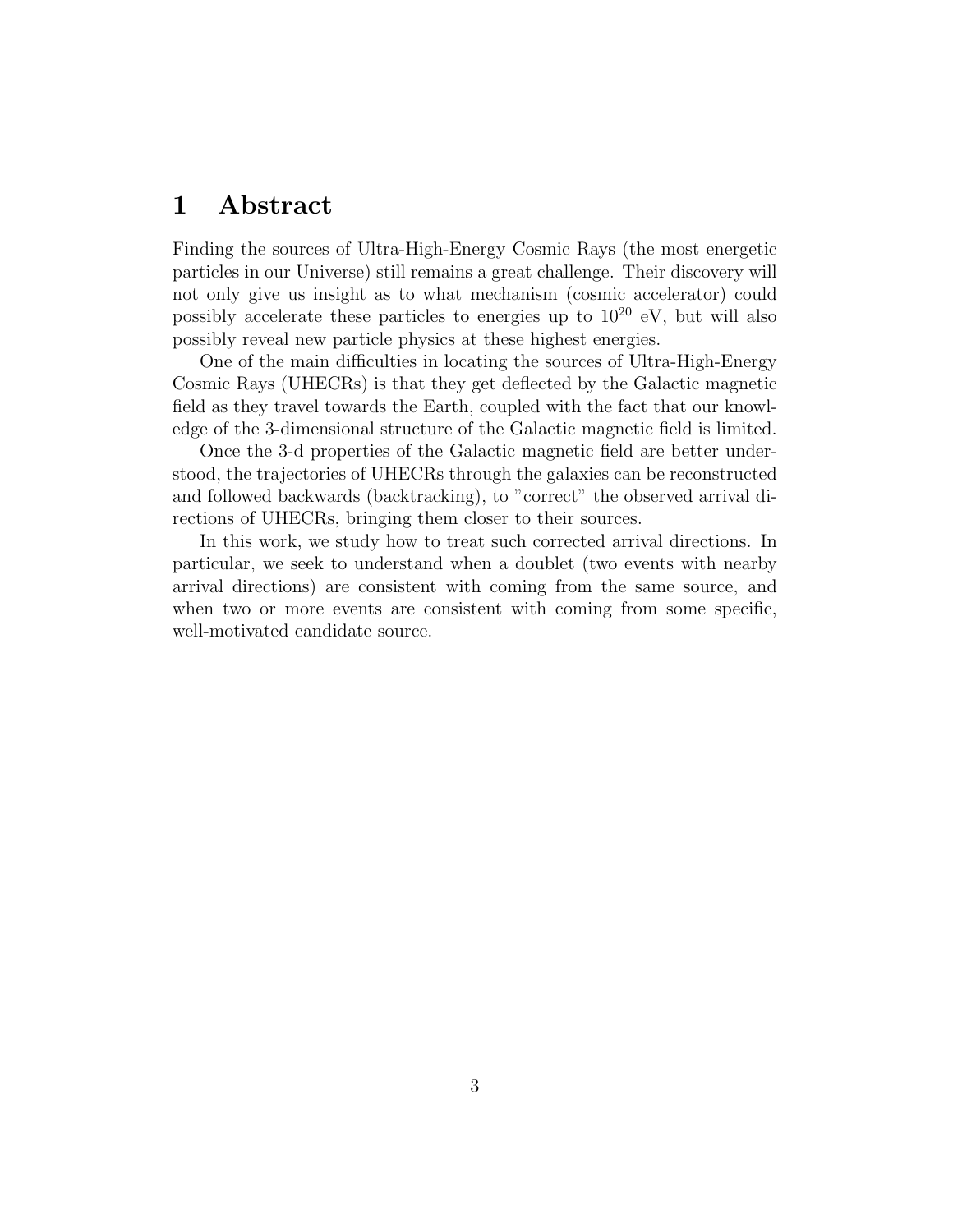## <span id="page-3-0"></span>2 Introduction

Cosmic rays are a form of high-energy radiation, mainly originating outside the Solar System [\[1\]](#page-31-0) and even from distant galaxies.[\[2\]](#page-31-1) Upon impact with the Earth's atmosphere, cosmic rays can produce showers of secondary particles that sometimes reach the surface. Data from the Fermi Space Telescope (2013)[\[3\]](#page-31-2) have been interpreted as evidence that a significant fraction of primary cosmic rays originate from the supernova remnants of stars.[\[4\]](#page-31-3) Specifically, there is enhanced gamma ray emission from regions of the sky that are nearby supernova remnants and dense gas clouds. There, newly accelerated cosmic rays interact with gas producing  $\pi^0$ , which in turn decay into gamma rays, which Fermi detects. Active galactic nuclei also appear to produce cosmic rays, based on observations of neutrinos and gamma rays. In this thesis we focus on ultra-high-energy cosmic rays (UHECRs), the highestenergy particles known. More specifically, UHECR are cosmic rays with an energy greater than  $1 \text{ EeV } (10^{18} \text{ electrons})$ , approximately 0.16 joules), far beyond both the rest mass and energies typical of the bulk of cosmic ray particles.

#### <span id="page-3-1"></span>2.1 Obstacles

Unfortunately, the study of UHECRs involves a lot of obstacles.

Firstly, UHECRs can not be directly detected so they are investigated through their interactions with atmospheric molecules that produce extensive air showers of secondary particles. Their composition is probed by examining these air showers using hadronic models that have only been tested for center-of-mass energies of the order of 10 TeV. Collisions of UHECRs with atmospheric nuclei have center-of-mass energies of 100 TeV, an order of magnitude higher than the energies probed by the Large Hadron Collider (LHC) at CERN. Therefore, determining their composition involves large uncertainties.

Another obstacle is their extremely low flux which, for energies above a few times  $10^{18}$  eV, is at one particle per  $km^2$  per year, while at the highest energies (above a few times  $10^{19}$  eV) falls to one particle per km<sup>2</sup> per century.

Furthermore, since they are composed of charged particles, they are deflected by Galactic and extragalactic magnetic fields, and as a result their apparent arrival directions cannot be directly traced back to their sources. Additionally, knowledge about the Galactic magnetic field (GMF) is quite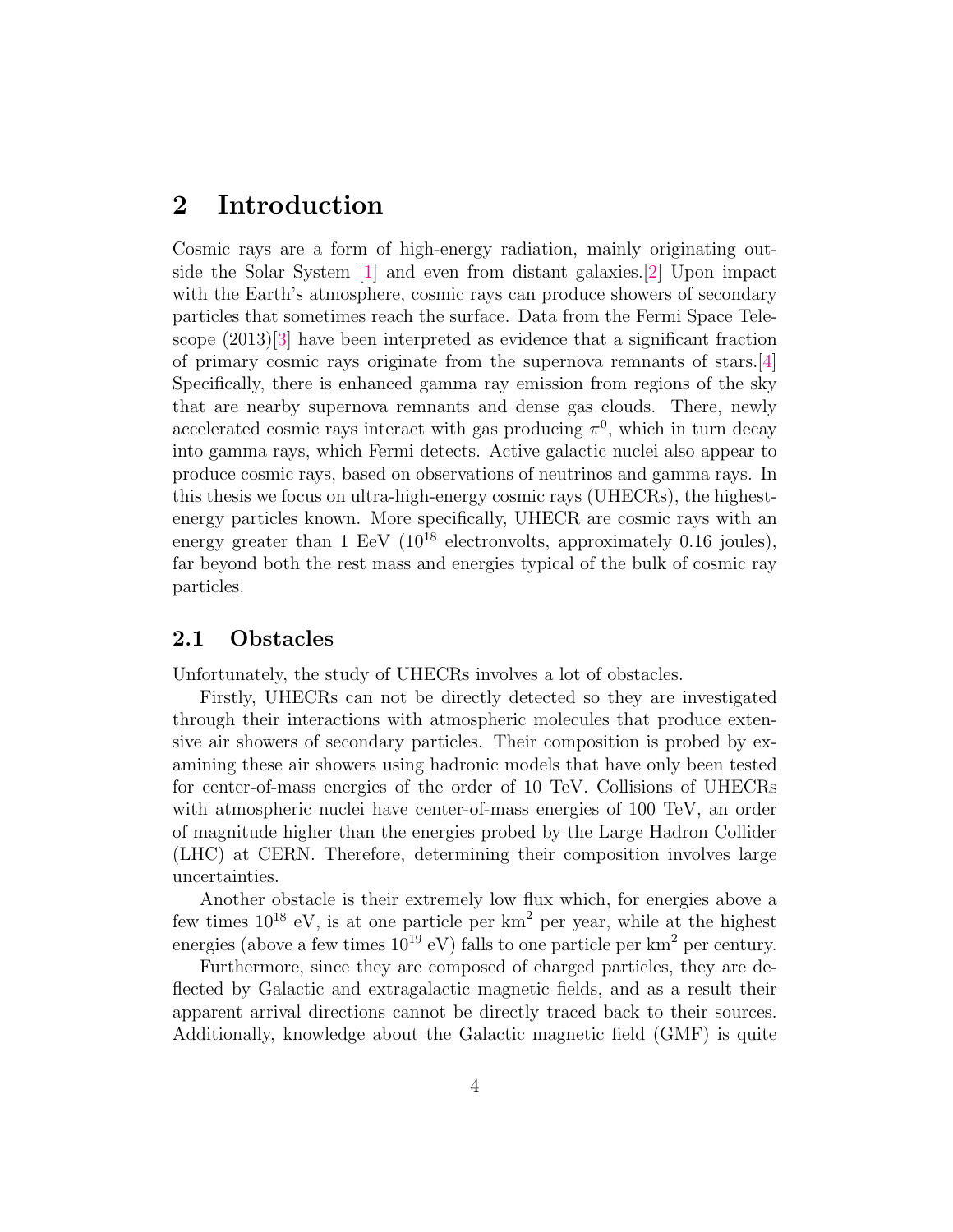limited, as current observables that explore it are integrated along the line of sight. These observables are used to acquire best-fit parameters for global models including a random component [\[8\]](#page-31-4). Information about the extragalactic magnetic fields is even more uncertain.

#### <span id="page-4-0"></span>2.2 Promise

However, despite the difficulties, UHECRs are a promising field of research.

One of the reasons is that they challenge theoretical astrophysicists since their energies are the highest that any astrophysical accelerator can even in principle reach. At the moment there is no other way of studying particle physics at the highest center-of-mass energies probed by UHECR collisions in the Earth's atmosphere, so UHECR observations can probe new physics at these highest energies.

Another reason is that they provide a possible tool for studying and mapping Galactic and extragalactic magnetic fields since they travel through them.

In addition, UHECRs experience energy losses as they travel through the infrared, optical, and ultraviolet extragalactic background light. As a result, by studying these energy losses we can study extragalactic background light itself.

Moreover, through the interactions of UHECRs, during their propagation from their sources to the Earth, neutrinos are produced, known as cosmogenic neutrinos, which constitute the only guaranteed high-energy neutrino signal in the Universe. Detecting and studying these cosmogenic neutrinos could enlighten us about the distribution of UHECR sources in the Universe, their cosmological evolution, and the energy spectrum of each single source.

#### <span id="page-4-1"></span>2.3 Backtracking

In order to correct the effect of the deflection of UHECRs by the Galactic magnetic field (GMF) a method called backtracking is used. The method involves the reconstruction of the trajectory of the cosmic ray through the Galaxy and its magnetic field, in order to obtain its original arrival direction. Ideally, if the galactic field is measured with high accuracy, backtracking will allow us to improve the agreement between the "corrected" arrival directions of UHECRs and the location of their sources. However, such measurements do not exist at present. Large effort is being invested in estimating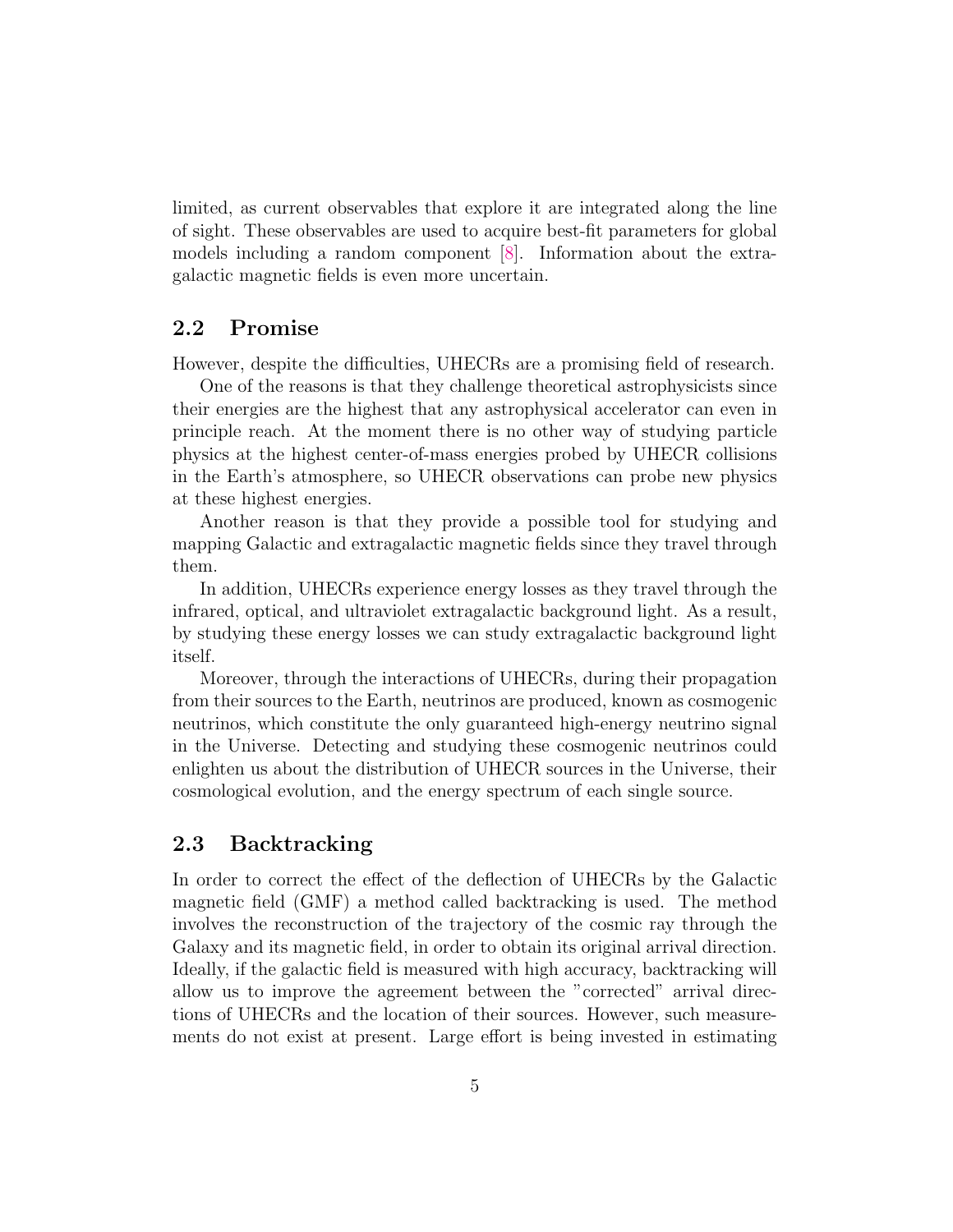the promise of backtracking, by evaluating its performance, i.e. the uncertainty that could be achieved in the "corrected" of the arrival directions as a function of accuracy of magnetic-field measurements, cosmic-ray charge, and cosmic ray energy. This is done by using hypothetical measurements of the GMF, based on values received from the most up-to-date GMF models. As shown in [\[8\]](#page-31-4) the effectiveness of the correction depends on the particle rigidity and arrival direction, and can vary significantly depending on the GMF model used.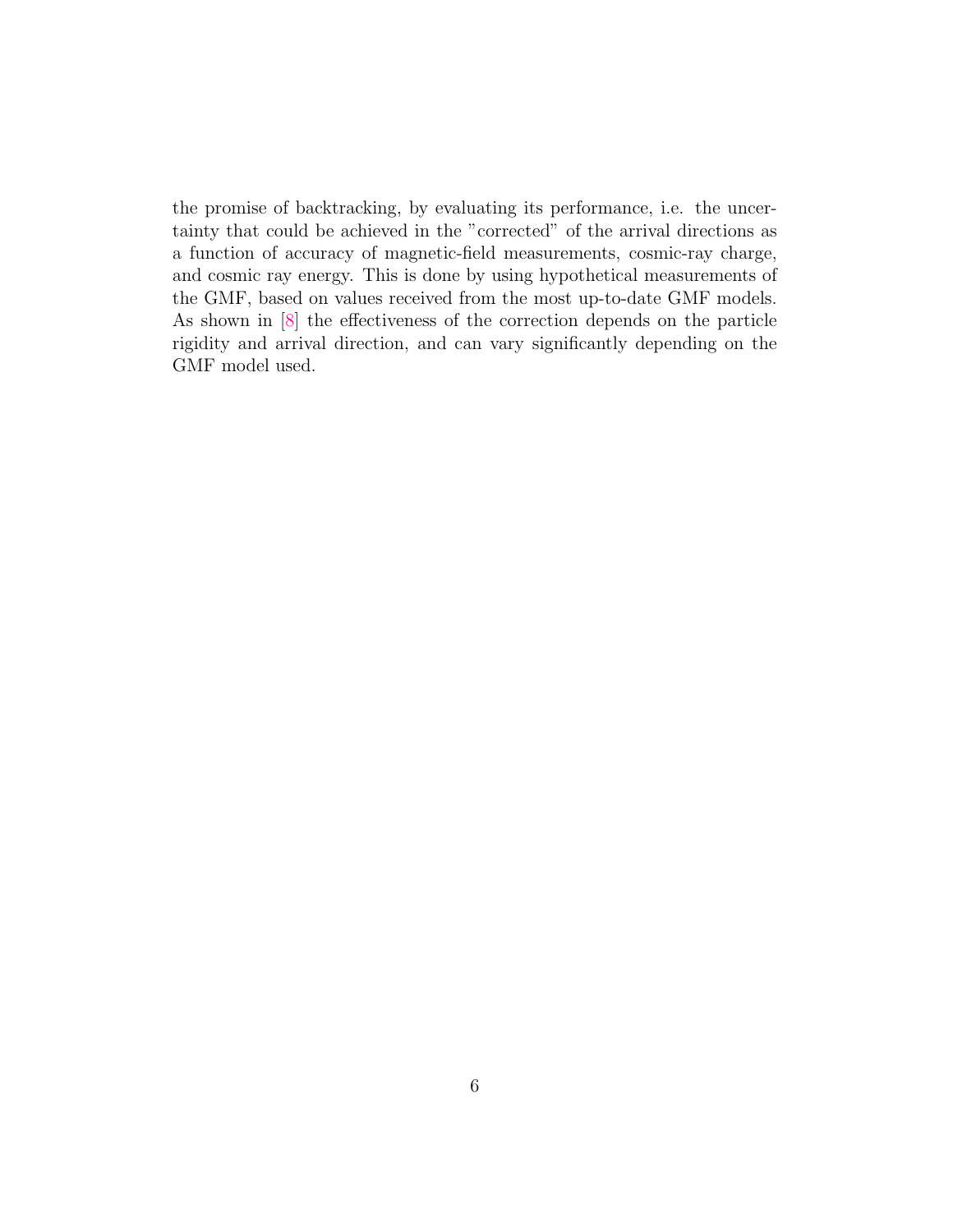## <span id="page-6-0"></span>3 Characteristics of UHECRs

#### <span id="page-6-1"></span>3.1 Energy Spectrum

The flux of cosmic rays is shown in Fig. [1](#page-7-0) as a function of energy [\[10\]](#page-31-5). It follows approximately a power law with slope close to  $-3$ .

In the past two decades, relatively large amounts of data have been collected, so we get an improved energy spectrum, as seen in Fig [2.](#page-8-1) Some interesting features of the spectrum are a steepening of the spectrum, where the slope changes from  $\sim -2.7$  to  $\sim -3$ , known as the "knee", at the energy of  $E_{knee} \sim 3 \times 10^{15}$ eV and a flattening of the spectrum, where the slope becomes  $\sim -2.6$ , known as the "ankle", at the energy of  $E_{ankle} \sim 3 \times 10^{18} \text{eV}$ .

Studies of the composition of cosmic rays at high energies support that the existence of the "knee" is most likely due to reaching the maximum energy that the Galactic accelerators, which contribute dominantly to energies below  $E_{ankle}$ , can achieve. At energies lower than  $E_{knee}$  cosmic rays have been shown to be of Galactic origin, while at energies higher than  $E_{ankle}$  cosmic rays are expected to be of extragalactic origin, meaning that the transition between Galactic and extragalactic cosmic rays is expected to occur somewhere between the knee and the ankle. The existence of the "ankle" can be interpreted in two ways: 1) if we assume mixed or heavy nuclei composition (iron) around  $E_{ankle}$ , then the "ankle" represents the transition between Galactic and extragalactic cosmic rays, while 2) in the case of lighter composition (protons) at  $E_{ankle}$  the "ankle" is caused by pair production energy losses during propagation.

Finally, at energies above  $\sim 3 \times 10^{19}$  eV a suppression in the spectrum occurs, which is most likely caused by energy losses due to interaction of cosmic rays with the CMB as they propagate the intergalactic medium. This effect is known as Greisen-Zatsepin-Kuzmin (GZK) effect. However, it is still not easy to confirm whether the suppression is truly caused by the GZK effect, by reaching the maximum energy of extragalactic accelerators [\[7\]](#page-31-6), or by a combination of the two events.

It should be noted that presenting the data as flux multiplied by a power of the energy  $(E^{2.5}$  in Fig [2\)](#page-8-1) is quite usual because the features that are not very evident in a normal plot of the flux versus energy become more visible. However, it has the disadvantage of coupling the horizontal and vertical axes, thus enhancing the differences in the energy calibration of the different experiments [\[10\]](#page-31-5).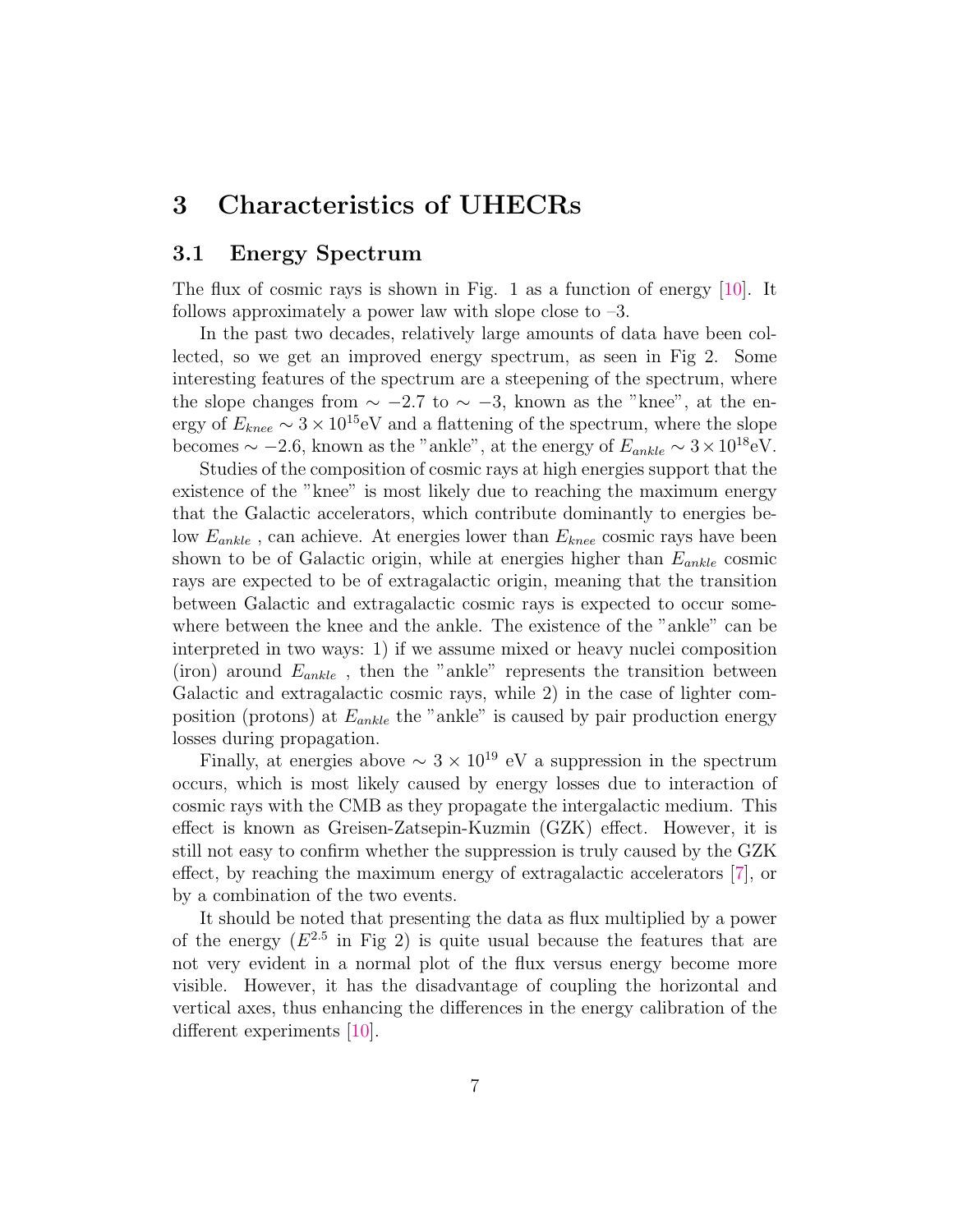In Fig [1](#page-7-0) and Fig [2,](#page-8-1) the equivalent center-of-mass (c.m.) system energy for proton–proton collisions at high-energy accelerating machines is also indicated [\[10\]](#page-31-5).



<span id="page-7-0"></span>Figure 1: Flux of primary cosmic rays as a function of energy [\[11\]](#page-32-0).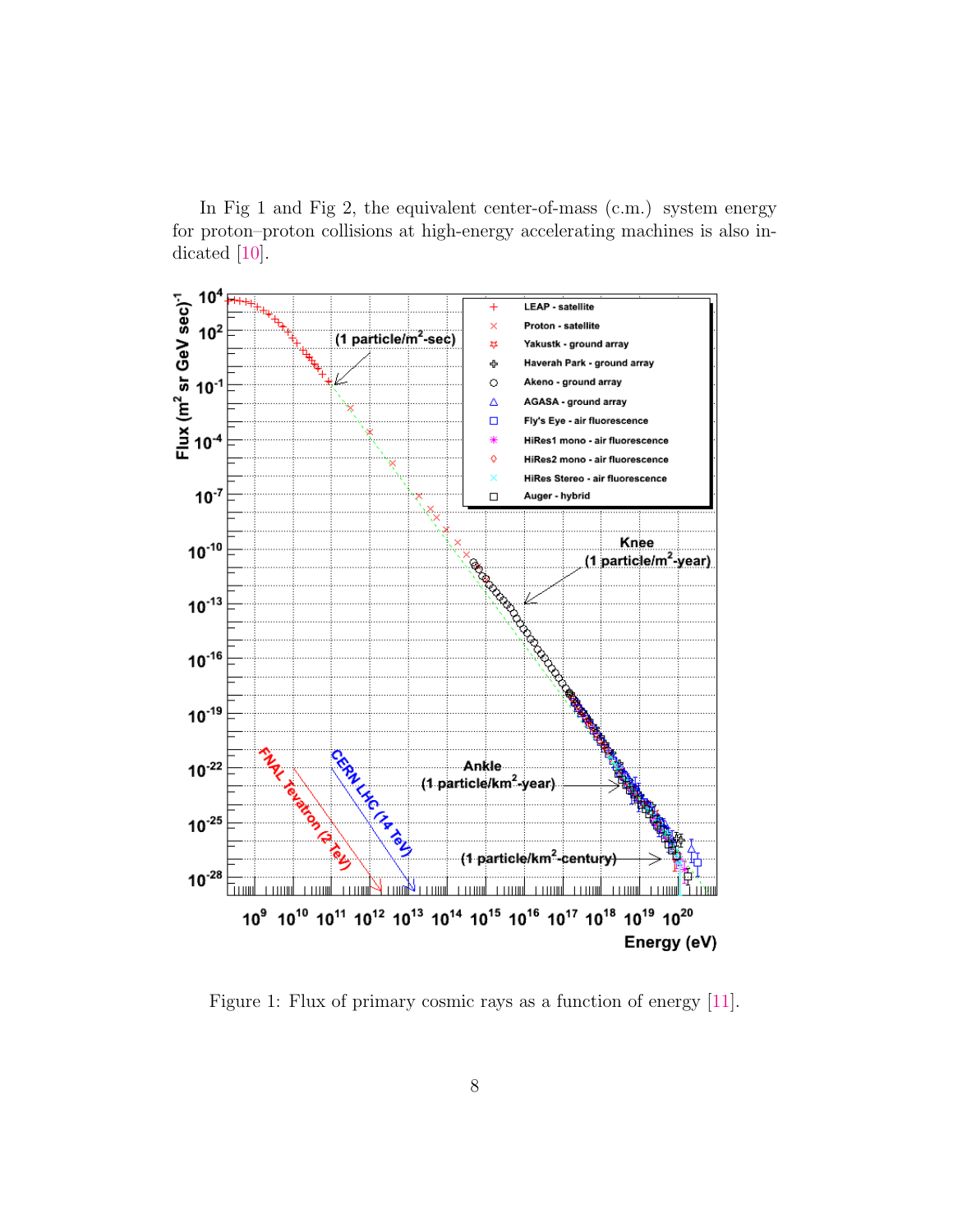

<span id="page-8-1"></span>Figure 2: Recent compilation of the cosmic ray energy spectrum [\[12\]](#page-32-1). The flux is multiplied by the power law  $E^{2.5}$ .

#### <span id="page-8-0"></span>3.2 Flux

As shown in Fig. [1,](#page-7-0) the flux of UHECRs is extremely low. At energies around  $10^{18}$  eV the flux is one particle per  $km^2$  per year which falls even more at energies higher than  $10^{19}$  eV at one particle per km<sup>2</sup> per century [\[5\]](#page-31-7). Since the first observation of an UHECR particle, by the University of Utah's Fly's Eye Cosmic Ray Detector [\[6\]](#page-31-8), at least fifteen similar events have been recorded. These very high energy cosmic ray particles are very rare. For this reason, UHECR studies happen in the very-low-statistics regime, and all correlations require careful statistical evaluation to determine their significance.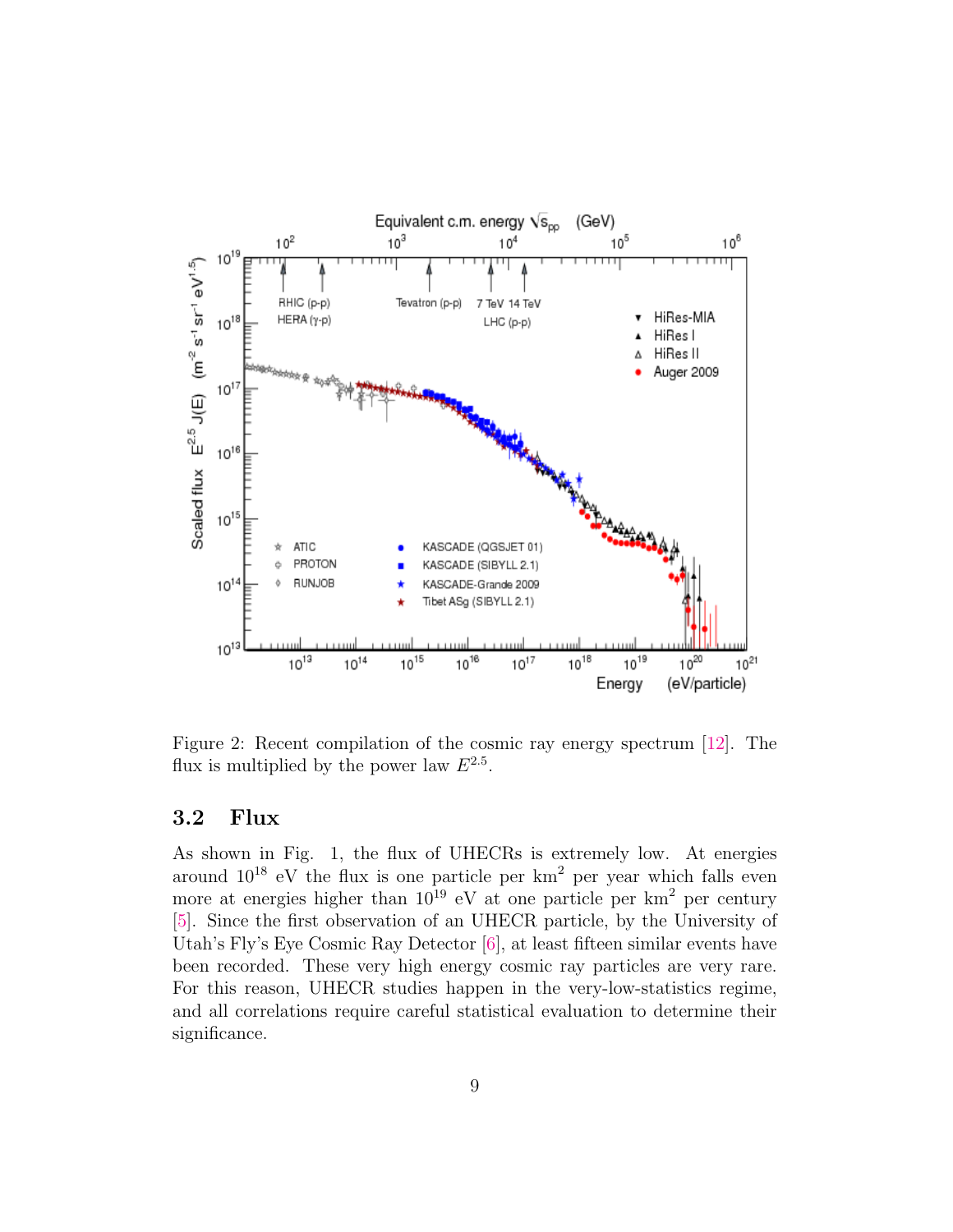#### <span id="page-9-0"></span>3.3 Composition

Since the detection of cosmic rays is indirect, their composition is derived by measuring the penetration depth of the primary in the atmosphere. It is expected that heavier primaries have a bigger cross-section, so they experience their first interaction earlier (higher in the atmosphere). Also their interaction depth fluctuates less because they consist of more nucleons, each of which initiates its own chain of interactions, so fluctuations average out. Therefore, in order to probe composition we measure the mean atmospheric depth when the shower reaches its maximum development (maximum number of particles),  $\langle X_{max} \rangle$  (in units of g/cm<sup>2</sup>), which depends on the primary's energy, E, and its atomic mass number, A, as follows:  $\langle X_{max} \rangle \sim ln(E/A)$  $|see Fig 3 (left).$  $|see Fig 3 (left).$  $|see Fig 3 (left).$ 

Furthermore, the spread in  $X_{max}$  can provide additional information about the composition of cosmic rays [see Fig [3](#page-9-1) (right)], since for lightprimary showers  $X_{max}$  at a given energy fluctuates about  $\langle X_{max} \rangle$  more than that of heavy-primary showers.

It should be noted that the above calculations are based on shower simulations at energies which have not been studied in accelerators and therefore contain significant uncertainties.

As deduced from Fig [3,](#page-9-1) the cosmic ray composition is lighter at low energies and heavier at high energies.



<span id="page-9-1"></span>Figure 3: The mean (left) and the standard deviation (right) of the measured  $X_{max}$  distributions, by Auger, as a function of energy compared to air-shower simulations for proton and iron primaries using different hadronic models [\[13\]](#page-32-2).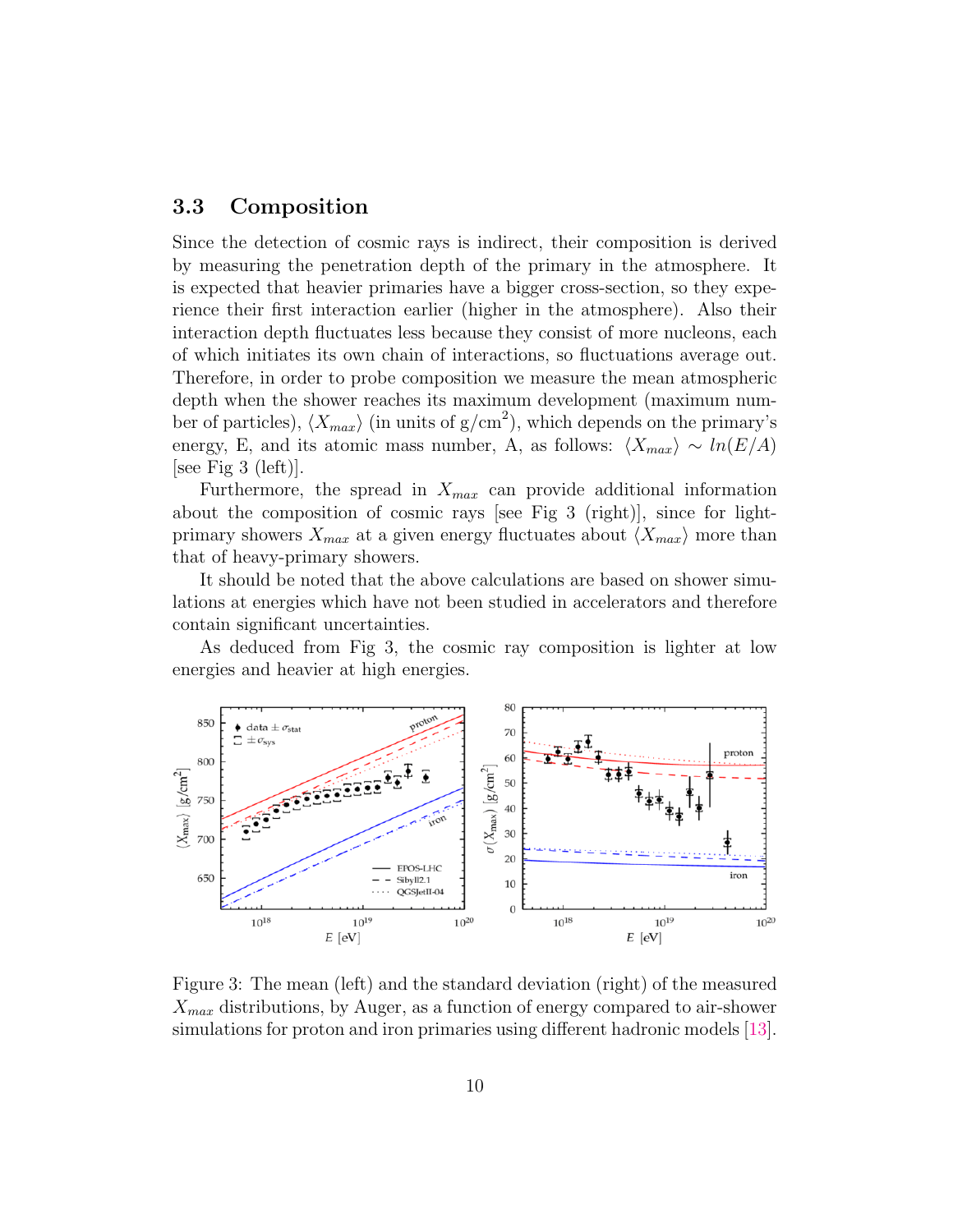#### <span id="page-10-0"></span>3.4 Anisotropies

Assuming that the suppression of the spectrum above  $4 \times 10^{19}$  eV is indeed caused by the GZK effect, then UHECRs coming from cosmological distances, which are isotropically distributed, won't be able to reach the Earth. As a result, since the distribution of matter in the local Universe is inhomogeneous, and provided that cosmic ray deflections in the intervening galactic and extragalactic magnetic fields are small enough, the UHECRs that reach us are expected to be anisotropically distributed and spatially correlated with the local large-scale structure [\[5\]](#page-31-7) [\[14\]](#page-32-3) (see Fig [4\)](#page-10-1).

The blue gradient of Fig [4](#page-10-1) visualizes the exposure of the Auger ground array (darker colors represent higher exposure). An isotropic distribution of arrival directions would result in higher density of events (within Poisson uncertainties) in the direction of the sky with higher exposure. Instead, the density of points is higher in the directions of local extragalactic matter, showing anisotropy [\[5\]](#page-31-7).



<span id="page-10-1"></span>Figure 4: Map in galactic coordinates with circles of  $3.2^{\circ}$  radius centered on the arrival directions of the 27 Auger events with energy  $E > 57$  EeV (taken from [\[14\]](#page-32-3) ). The positions of the 442 AGN from the 12th edition of the Véron-Cetty and Véron catalog with redshifts  $z \leq 0.017$  ( $D < 71$ Mpc) are shown with red stars (one of the closest objects, Cen A, is shown in white). Shading within the solid line (the Auger field of view for  $\theta < 60^{\circ}$ ) indicates regions of equal exposure. The dashed line denotes the supergalactic plane.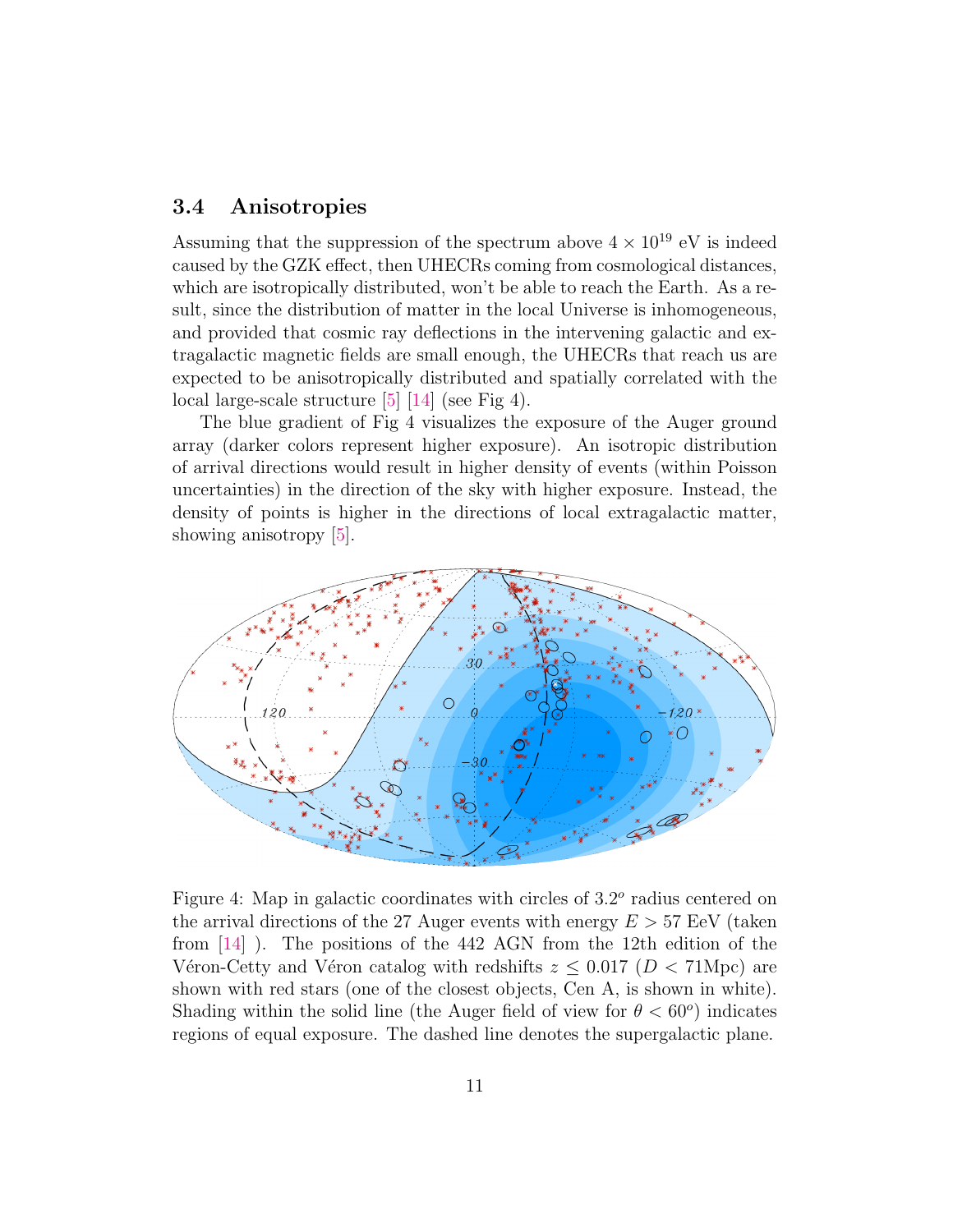#### <span id="page-11-0"></span>3.5 Potential Sources

Due to the high energies of UHECRs their candidate sources are limited. That is because if a particle escapes from the region where it was being accelerated, it will be unable to gain more energy. This situation imposes a limit on the partice's maximum energy that can be expressed as follows:  $\epsilon_{max} = qBR$  where q is the electric charge of the accelerated particle, B is the magnetic field, and R is the size of the accelerator. The equation for  $\epsilon_{max}$ is obtained by demanding that the gyroradius of the particle,  $r_g = \epsilon/(qB)$ , not exceed the size of the acceleration region. This is a general geometrical criterion known as the Hillas criterion, and is useful in selecting potential acceleration sites.

Fig [5](#page-12-0) is an example of a Hillas plot which, for a given maximum energy  $\epsilon_{max}$  of the accelerated particle, shows the relation between the source's magnetic field strength B and its size R. Sources above the top line are able to accelerate protons up to  $10^{21}$  eV, while sources above the bottom line are able to accelerate iron up to  $10^{20}$  eV. [\[9\]](#page-31-9)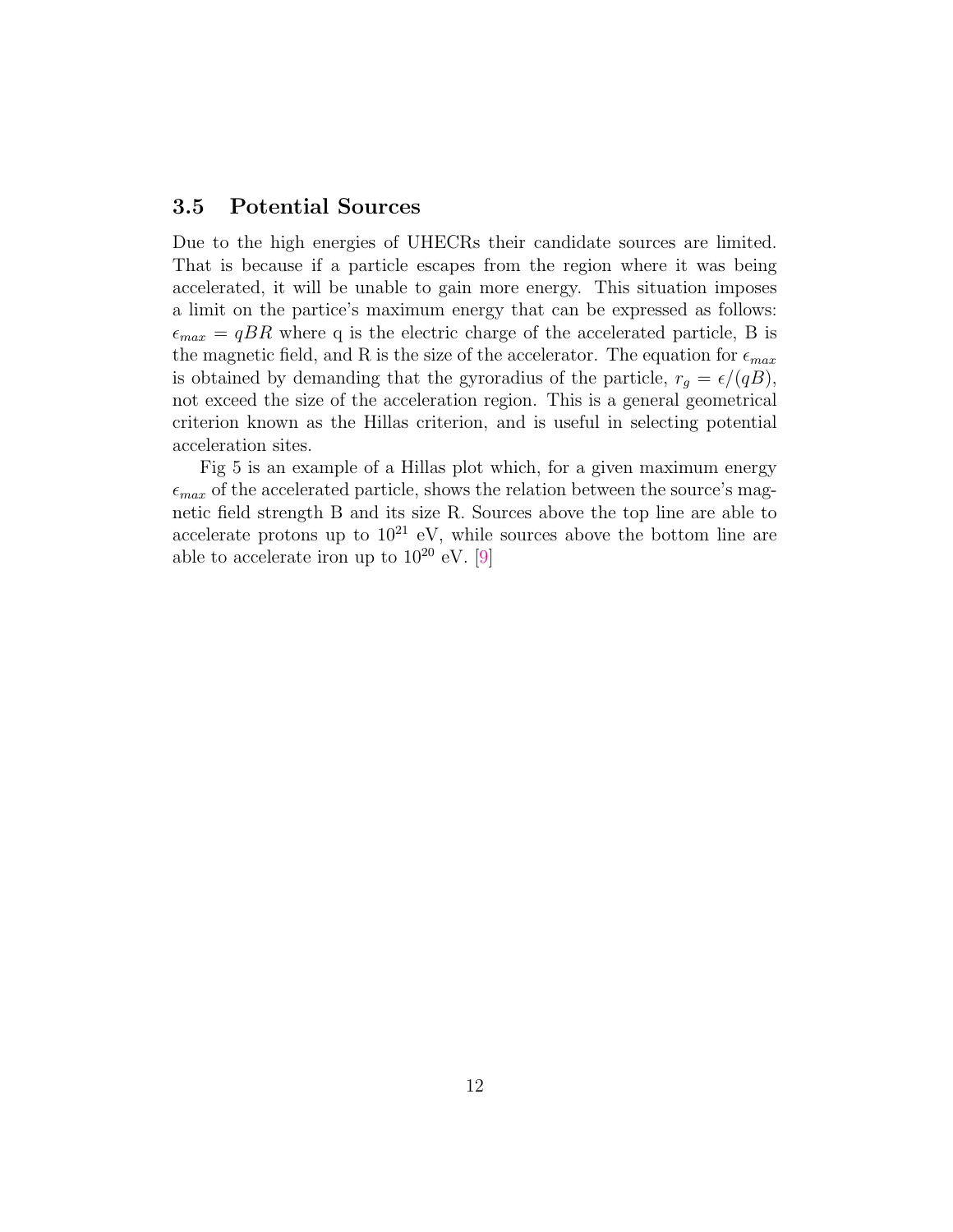

<span id="page-12-0"></span>Figure 5: "Hillas plot" showing the magnetic field versus size of potential UHECR sources. Acceleration of protons to  $1 \text{ } ZeV = 10^{21} \text{ eV}$ , or protons or Fe nuclei to 100 EeV =  $10^{20}$  eV require conditions above the respective line. [\[9\]](#page-31-9)

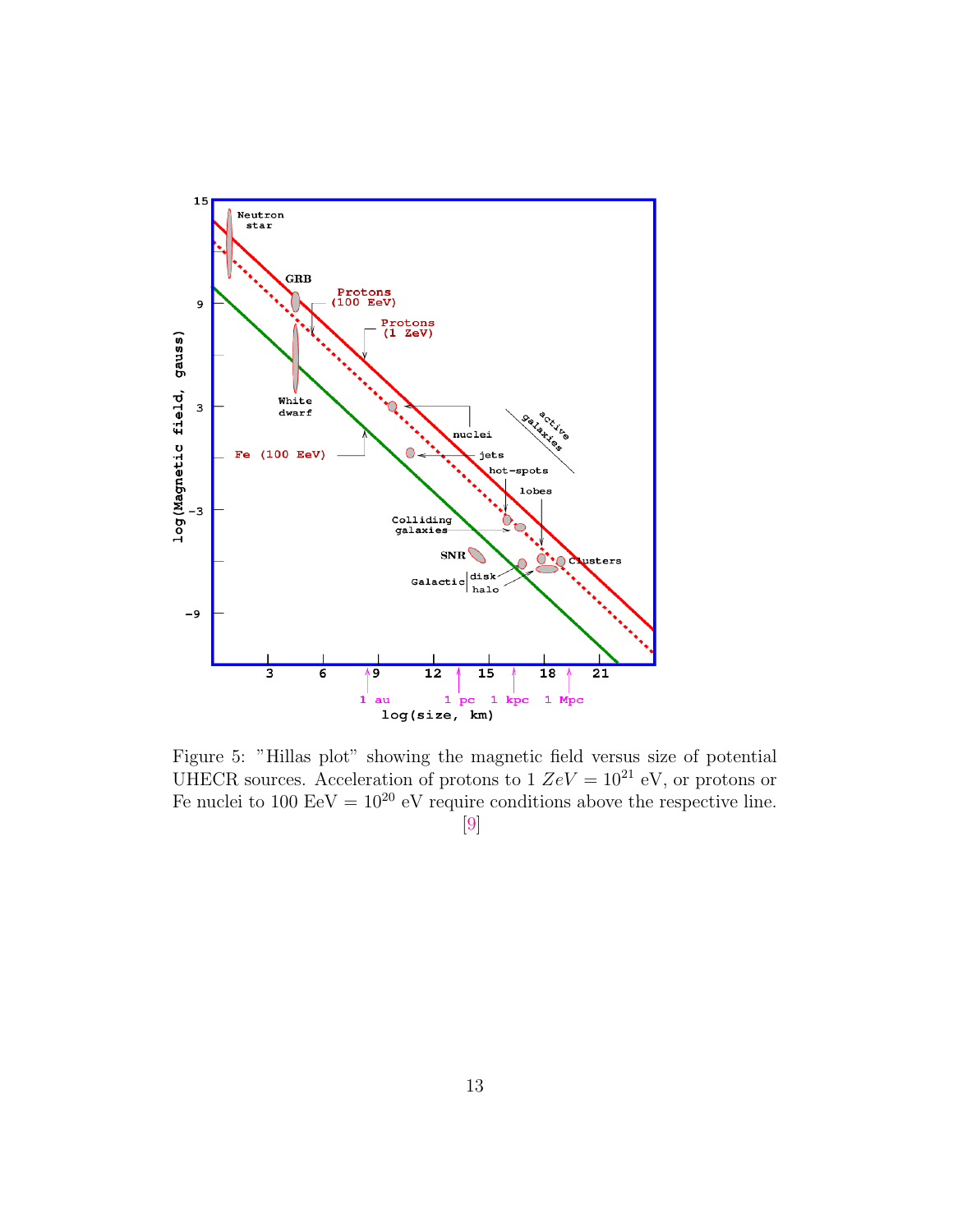## <span id="page-13-0"></span>4 This work

In this work, we perform a statistical analysis of simulated corrected arrival directions of UHECRs that could result from a backtracking procedure. Our main concern is to construct and test a procedure that will determine whether a number of detected events of UHECRs are produced by the same source as well as determine what this source may be. If magnetic field backtracking is performed for a single event, it will yield a probability distribution for the position in the sky of the source of that event. We want to evaluate the information that can be obtained by multiple such backtrackings and resulting probability distributions of sky positions. In particular, we are interested in the specific case of doublets. A doublet is defined as two events of high energy  $(E > 10^{19} \text{ eV})$  with very small angular separation. Usually, the limiting angular separation to consider a pair of events as a "doublet" is the accuracy in the determination of arrival directions of the Observatory that detected the events. If backtracking of the events through the magnetic field of the Galaxy has been performed, the limiting angular separation is usually the positional uncertainty of the backtracking.

Our goal is to estimate a) whether these two events are consistent with being produced by the same source and b) whether the locations of the events are consistent with their source being some specific, well-motivated candidate.

#### <span id="page-13-1"></span>4.1 Methodology

In order to address this problem we use the Monte Carlo method. In particular, we assume that, by using backtracking, we have found the probability distribution for the arrival direction of each event. That is to say its most likely "corrected" arrival direction and the uncertainty in this arrival direction. Then, we choose a coordinate system  $(\theta, \phi)$  and we draw numbers from these 2 distributions (with  $\sigma_{\theta_1}, \sigma_{\phi_1}$  and  $\sigma_{\theta_2}, \sigma_{\phi_2}$  respectively) and get the position of the 2 events,  $\theta_1$ ,  $\phi_1$  and  $\theta_2$ ,  $\phi_2$  respectively.

For the purposes of this paper, in order to get a view of the results of our methodology, we use mock data, for which we choose the simple case of bivariate normal distribution (two-dimensional) for the position distribution of each event. In this case, the probability density function of a two-dimensional vector  $[\theta \phi]$  is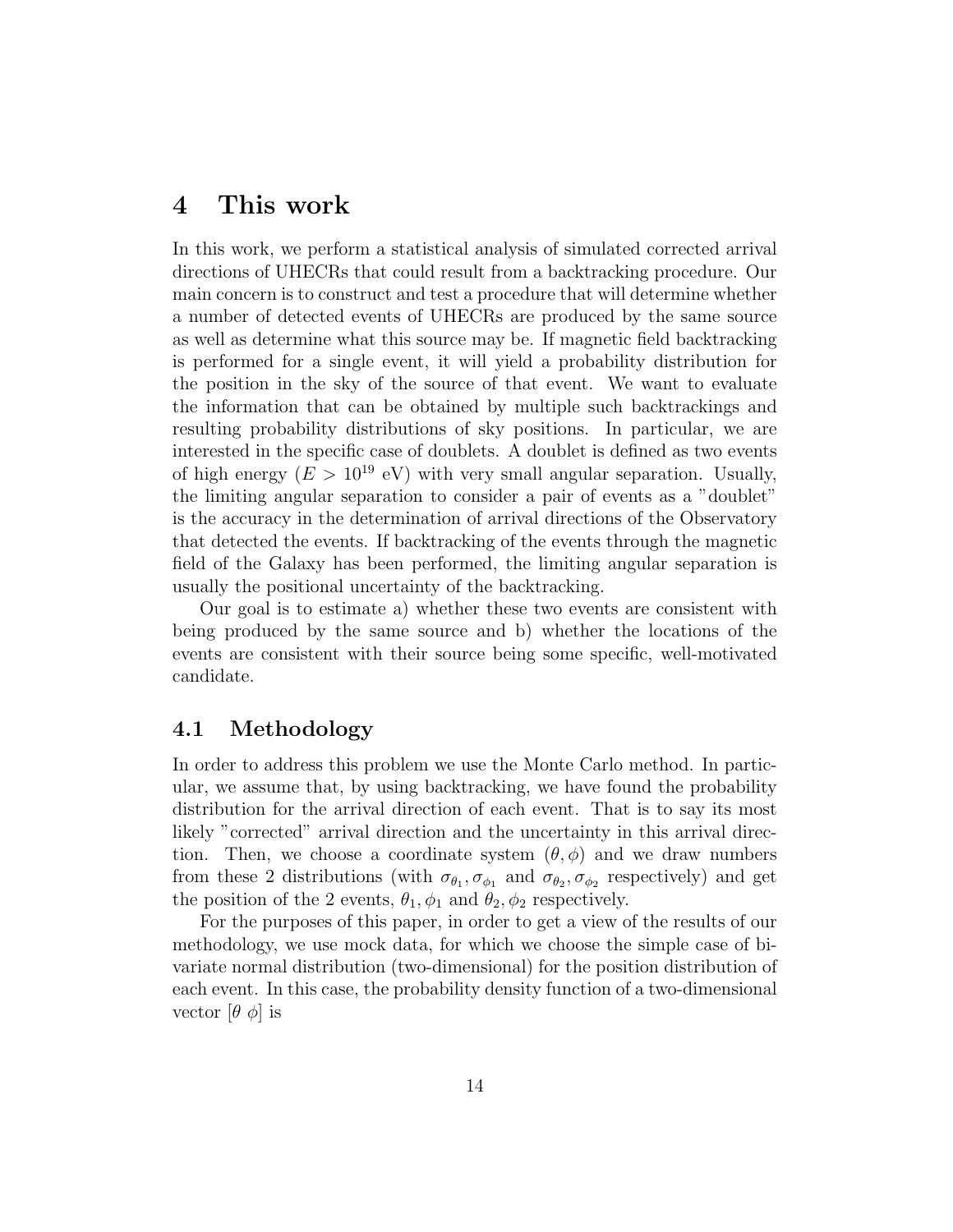<span id="page-14-1"></span>
$$
f(\theta,\phi) = \frac{1}{2\pi\sigma_{\theta}\sigma_{\phi}\sqrt{1-\rho^2}} \exp\left(-\frac{1}{2(1-\rho^2)}\left[\frac{(\theta-\mu_{\theta})^2}{\sigma_{\theta}^2} + \frac{(\phi-\mu_{\phi})^2}{\sigma_{\phi}^2} - \frac{2\rho(\theta-\mu_{\theta})(\phi-\mu_{\phi})}{\sigma_{\theta}\sigma_{\phi}}\right]\right) \tag{1}
$$

where  $\rho$  is the correlation between  $\theta$  and  $\phi$  and where  $\sigma_{\theta} > 0$ ,  $\sigma_{\phi} > 0$ . In this case,  $\mu =$  $\int \mu_{\theta}$  $\mu_{\phi}$  $\setminus$ is the mean vector and  $\Sigma =$  $\left( \begin{array}{cc} \sigma_\theta^2 & \rho \sigma_\theta \sigma_\phi \end{array} \right)$  $\rho\sigma_\theta\sigma_\phi=\sigma_\phi^2$  $\setminus$ is the covariance matrix 15

In our analysis, we choose both mean values  $\mu_{\theta}, \mu_{\phi}$  equal to zero, and we also choose spherical covariance, for which the covariance matrix is a multiple of the identity matrix (here we use the identity matrix, so  $\sigma_{\theta} = 1$ ,  $\sigma_{\phi} = 1$ and  $\rho = 0$ ).

Therefore, we move on to answering the following two questions.

### <span id="page-14-0"></span>4.2 Question a): Are these two events produced by the same source?

This question cannot be answered with certainty. In general, studies of arrival directions of UHECRs tend to focus on the following variation of the question: "If there are no anisotropies in the UHECR sky, i.e. if all arrival directions are equally probable, modulated by the pattern on the sky of an observatory's exposure, then what is the probability that we would get, by chance, two events with arrival directions so close to each other?". This question has been exhaustively addressed in the literature, e.g. [\[16\]](#page-32-5).

However, the process of backtracking, which introduces new uncertainties, due to the backtracking itself, in the arrival directions of UHECRs, generates the need for addressing a different kind of question. "Raw" arrival directions of UHECRs are known to deviate from the location of their sources, due to systematic deflection in the magnetic field. Corrected arrival directions will not - on average. Their discrepancies from the location of their sources will be due to backtracking uncertainty alone. We would therefore like to consider apparent clustering of events as possibly meaningful, as long as the distances of these events from each other are not "too large" compared to the uncertainties of backtracking. Therefore, the new question which we address, and which is the subject of this question, is: "Are two events consistent with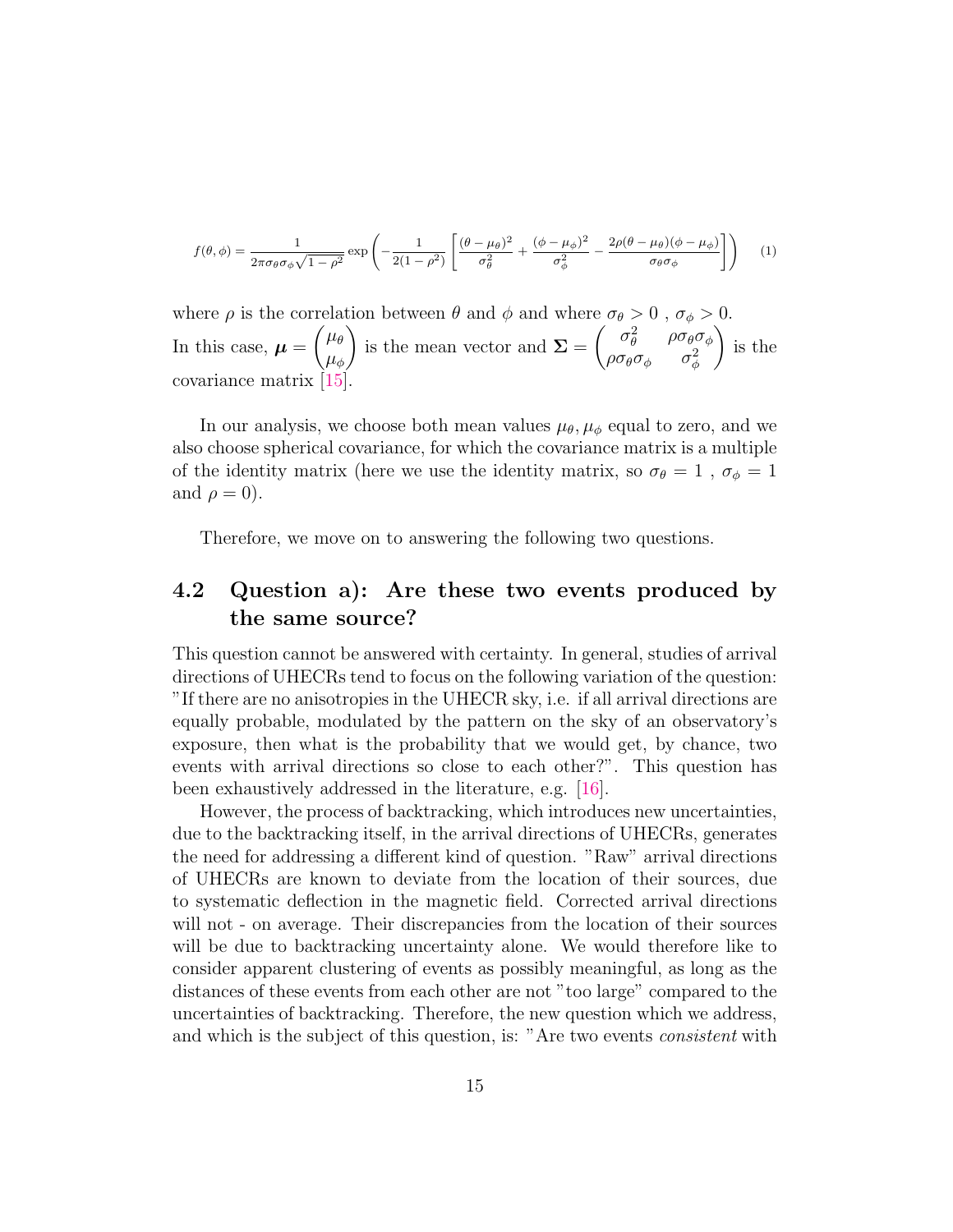coming from a single source?". In other words, we will give the two events the "benefit of a doubt" that they do, in fact, come from the same source. Unlike the usual analysis, our null hypothesis will be that a doublet is indeed a pair of events coming from a single source. And we will calculate how far apart the corrected arrival directions of the two events have to be, given the uncertainties of each event's backtracking, for this null hypothesis to be rejected (i.e. for us to decide that the pair is not consistent with coming from the same source), at a certain level of significance.

In order to do this, we follow the following steps.

- We assume we know where the source is located on the sky at  $(\theta,\phi)$  =  $(\mu_{\theta},\mu_{\phi}).$
- The detected events that form a doublet will have arrival directions (after a presumed backtracking correction)  $(\theta_1,\phi_1)$  and  $(\theta_2,\phi_2)$  which will differ from  $(\mu_{\theta}, \mu_{\phi})$  because of uncertainties in backtracking. We assume that these uncertainties are  $\sigma_{\theta}$ ,  $\sigma_{\phi}$ .
- To simulate the detection of a doublet from the source and the subsequent backtracking, we draw values of  $(\theta_1,\phi_1)$  and  $(\theta_2,\phi_2)$  from the distribution of Eq. [\(1\)](#page-14-1).
- We calculate the angular distance between the two events of the doublet,  $r_{12} = \sqrt{(\theta_1 - \theta_2)^2 + (\phi_1 - \phi_2)^2}$  and plot the distribution of  $r_{12}$ . For the small deflections we consider here, this is an adequate approximation.
- We calculate the probability that  $r_{12}$  is larger than a certain value (which will be chosen arbitrarily, since we have no real data yet).
- Finally, we calculate which value of  $r_{12}$  contains: 68% ( $r_{12-68}$ ), 95%  $(r_{12-95})$  and 99.7%  $(r_{12-99.7})$  of the probability  $(1\sigma, 2\sigma$  and  $3\sigma$  respectively). For example, if two events are found with a corrected (after backtracking) distance from each other larger than  $r_{12-99.7}$ , this means that the hypothesis that the two events come from the same source is rejected at the  $3\sigma$  confidence level.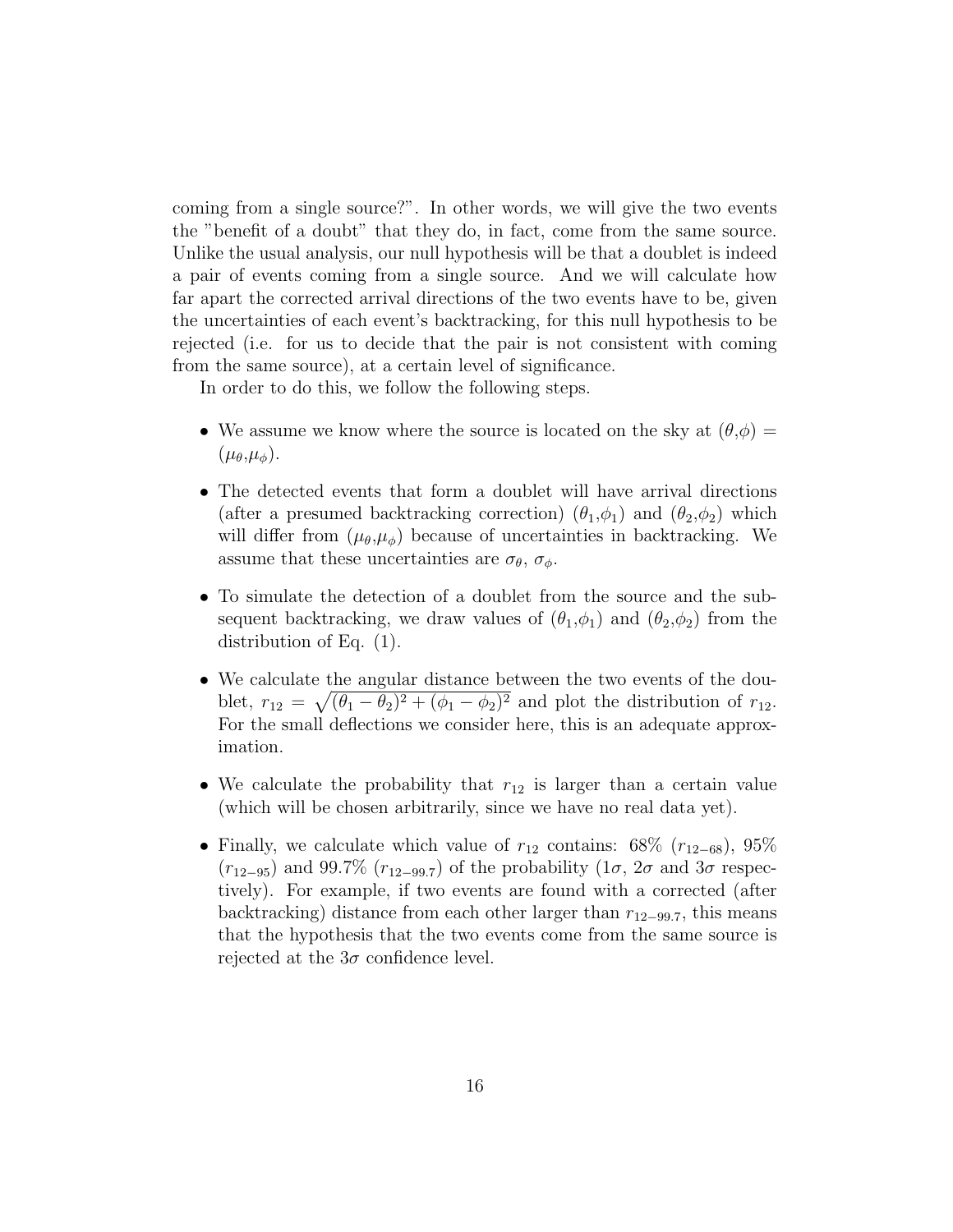### <span id="page-16-0"></span>4.3 Question b): Is the source of these two events some specific candidate?

Here, we focus on a different aspect of the problem. Sometimes, a particularly well-motivated source candidate arises. It can, for example, be a source that is very nearby, and that belongs to a class of objects that have been proposed as likely sites of UHECR acceleration. This can be, for example, a nearby AGN, a nearby starburst galaxy, or a galaxy cluster.

To deduce whether the source of two events is some specific candidate, we follow the following steps.

- First of all, we have to assign that specific candidate a position. We assume that the position of the specific candidate is at the origin of our coordinate system, meaning  $\theta = \phi = 0$ .
- Then, we calculate the distance of each event from the specific candidate, i.e.  $r_1 = \sqrt{\theta_1^2 + \phi_1^2}$  and  $r_2 = \sqrt{\theta_2^2 + \phi_2^2}$ , and plot the distributions of  $r_1$  and  $r_2$ . Ideally, these two distributions should be identical. However, we use a finite number of draws from the distributions (in particular 10<sup>7</sup> ) which cannot be arbitrarily large due to the fact that the code needs to be relatively fast when run and not too computationally demanding. That leads to slightly different distributions for  $r_1$  and  $r_2$ .
- We calculate  $r_{tot} = \sqrt{r_1^2 + r_2^2}$  and plot its distribution.
- Finally, as we did for  $r_{12}$ , we calculate which value of  $r_1$ ,  $r_2$ ,  $r_{tot}$  contains: 68%, 95% and 99.7% of the probability  $(1\sigma, 2\sigma \text{ and } 3\sigma \text{ respectively}).$ For example, if an event is found, after backtracking, at a distance larger than  $r_{1-99.7}$  from the candidate source, then the hypothesis that it comes from that source can be rejected at the  $3\sigma$  level. As another example, if two events are found, after backtracking, at distances  $r_1, r_2$ from the source, such that  $r_{tot} < r_{tot-99.7}$ , then the hypothesis that this is a doublet coming from the particular candidate cannot be rejected since it is consistent with the data at the  $3\sigma$  level.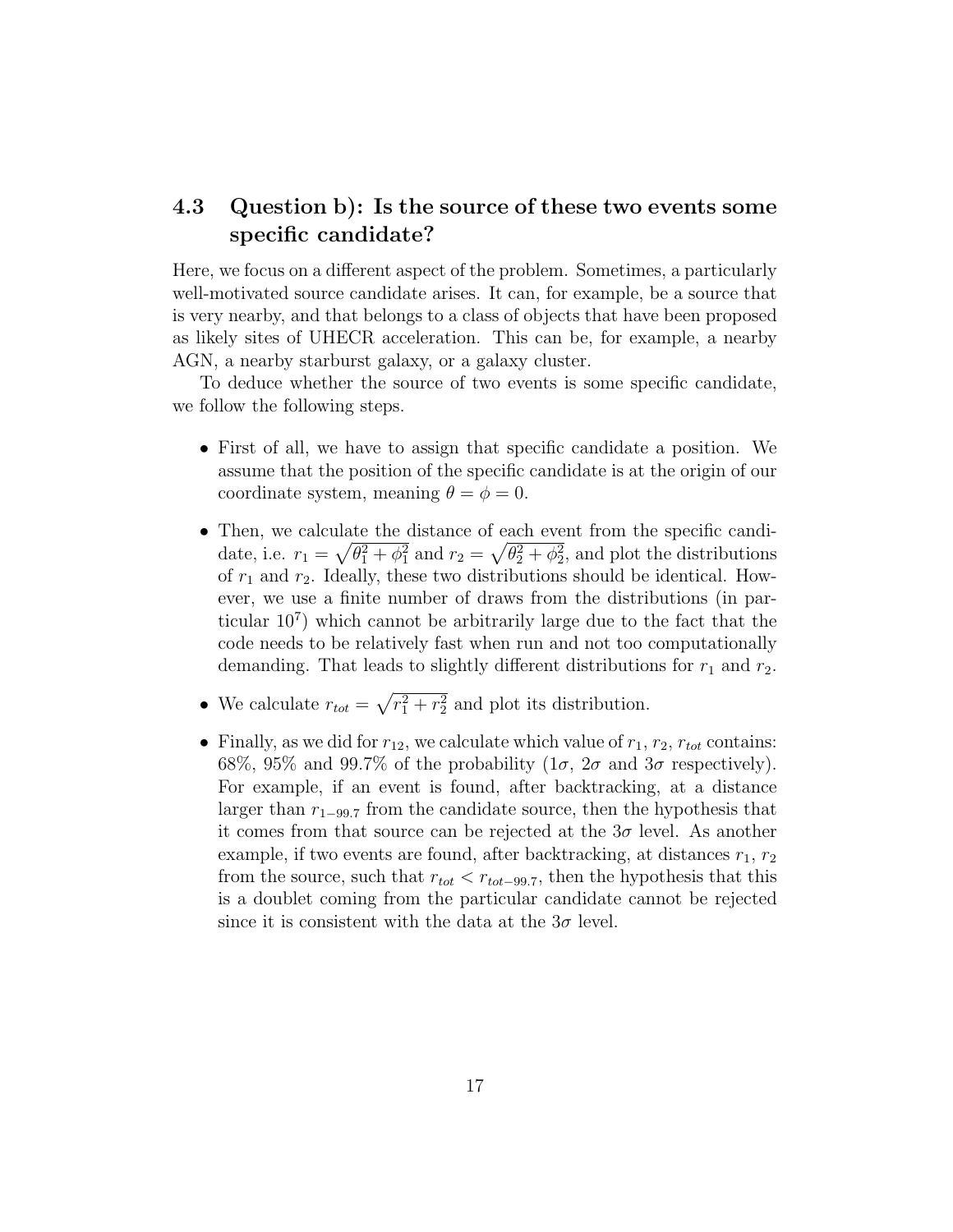## <span id="page-17-0"></span>5 Results

Our results are shown in Fig [6](#page-17-1) - Fig [9](#page-19-0) as well as Table [1.](#page-19-1)

From Figures [6](#page-17-1) - [9](#page-19-0) we can calculate the values of  $r_{12}$ ,  $r_1$ ,  $r_2$  and  $r_{tot}$ for which our results are consistent with our hypotheses, within a certain percentage (68% which is equivalent to  $1\sigma$ , 95% which is equivalent to  $2\sigma$ and 99.7% which is equivalent  $3\sigma$ ). Our first hypothesis (which corresponds to Question a) is that the two events are coming from a single source and our second hypothesis (which corresponds to Question b) is that the the source of these two events is some specific candidate. So Figure [6](#page-17-1) corresponds to the first hypothesis and Figures [7](#page-18-0) - [9](#page-19-0) correspond to the second.



<span id="page-17-1"></span>Figure 6: Distribution of  $r_{12}$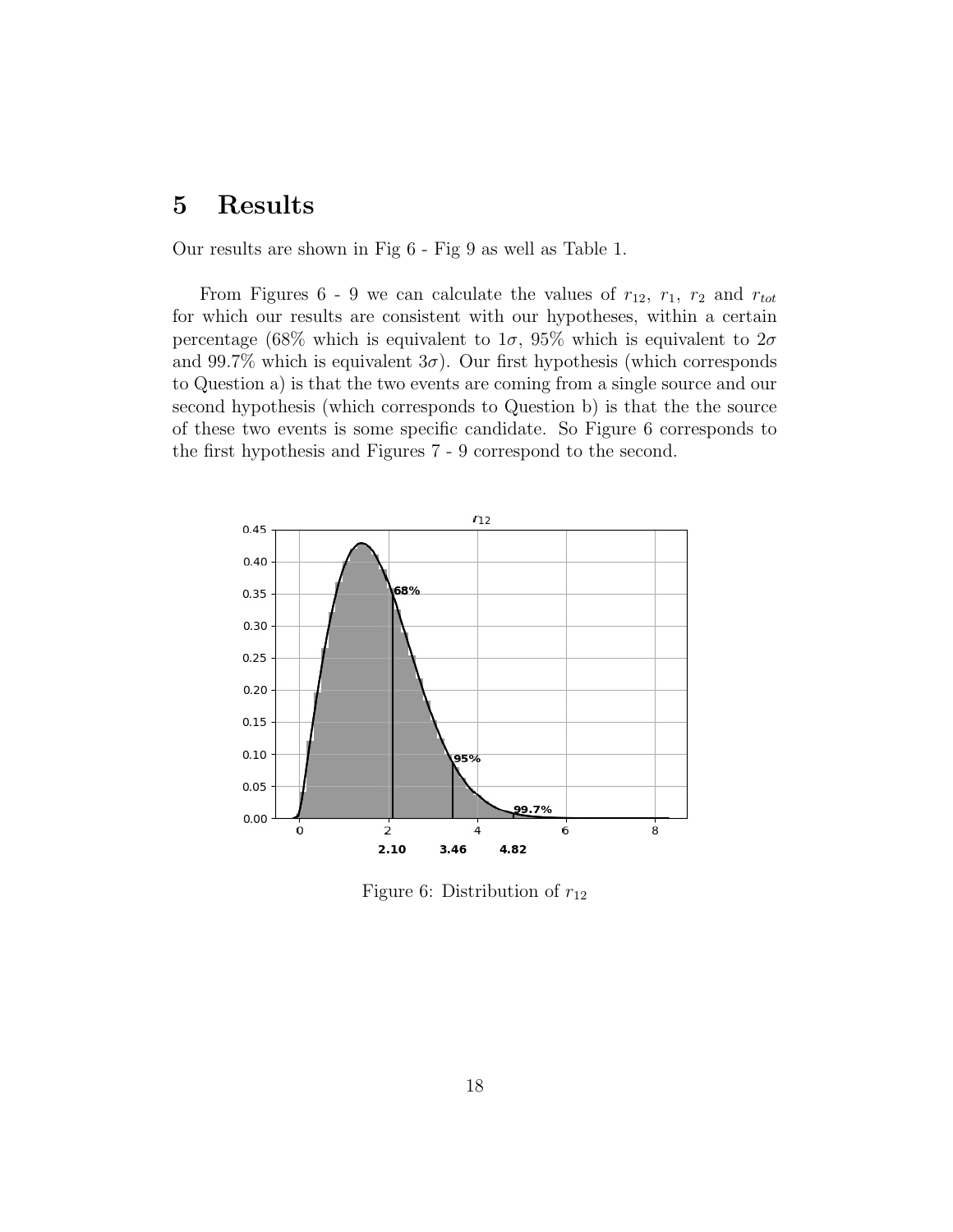

<span id="page-18-0"></span>Figure 7: Distribution of  $r_1$ 



<span id="page-18-1"></span>Figure 8: Distribution of  $r_{\rm 2}$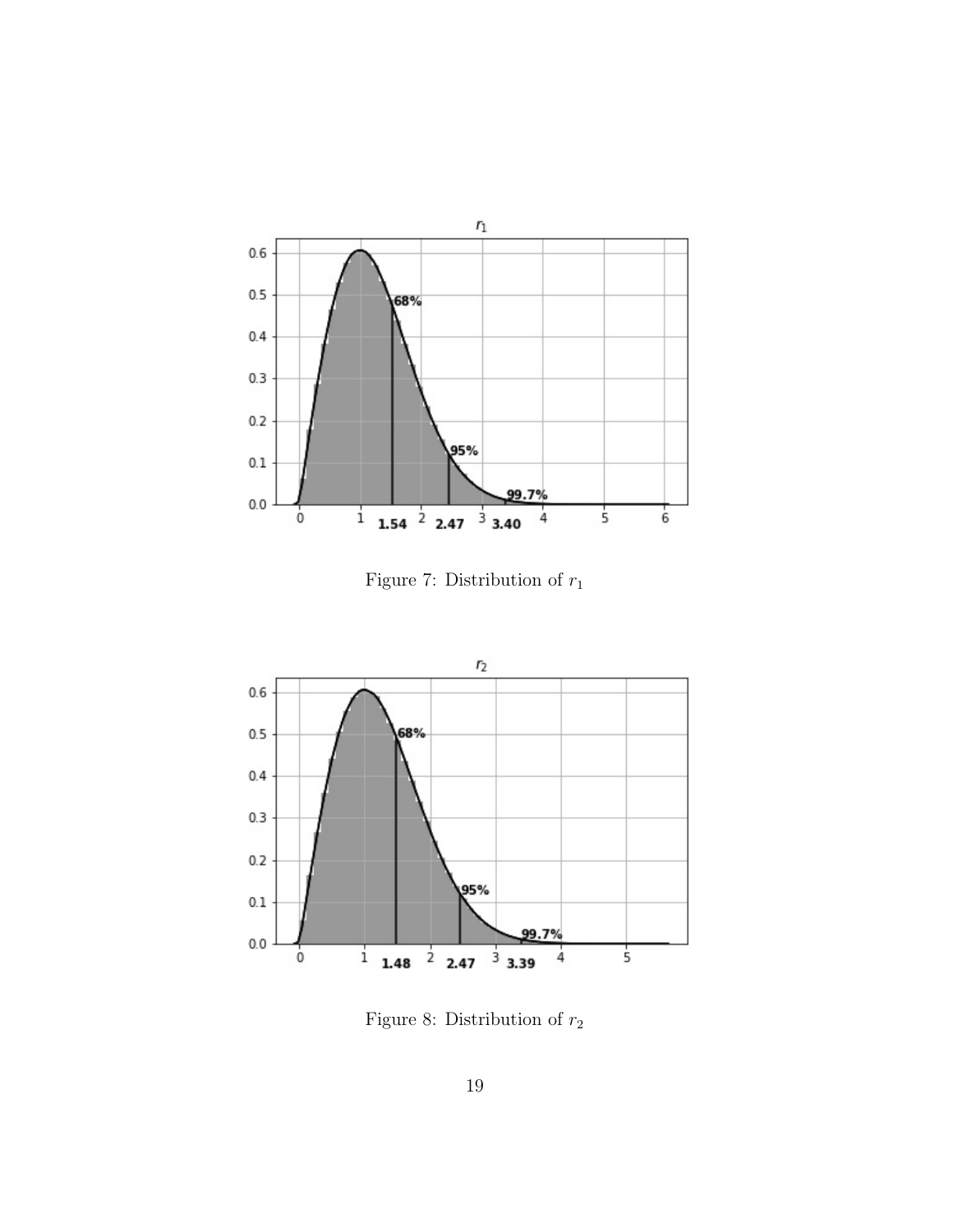

<span id="page-19-0"></span>Figure 9: Distribution of  $r_{tot}$ 

|     | (Fig. 5)<br>$r_{12}$ | $r_1$ (Fig. 6) | $r_2$ (Fig. 7) | (Fig.8)<br>$r_{tot}$ |
|-----|----------------------|----------------|----------------|----------------------|
| 68% | 2.10                 | 1.54           | 1.48           | 2.18                 |
| 95% | 3.46                 | 2.47           | 2.47           | 3.10                 |
|     |                      | 3.40           | 3.39           | 4.02                 |

<span id="page-19-1"></span>Table 1: Values of  $r_{12}$ ,  $r_1$ ,  $r_2$  and  $r_{tot}$  which contain 68%, 95% and 99.7% of the probability (in units of  $\sigma_{\theta} = \sigma_{\phi}$ ).

Let's assume that  $\theta$  and  $\phi$  are measured in degrees and so the backtracking accuracy is  $\sigma_{\theta} = \sigma_{\phi} = 1$  degree. Then our results can be interpreted as following.

Fig [6](#page-17-1) indicates that, for example, an observed doublet consisting of two events that after backtracking have arrival directions that are larger than 4.82 degrees apart is inconsistent at the  $3\sigma$  level (99.7%) with being a "real" doublet (i.e., both events coming from the same source).

Fig [7](#page-18-0) (equivalently Fig [8\)](#page-18-1) indicates that, for example, an event that after backtracking has a distance from the origin larger than 3.40 degrees (equiva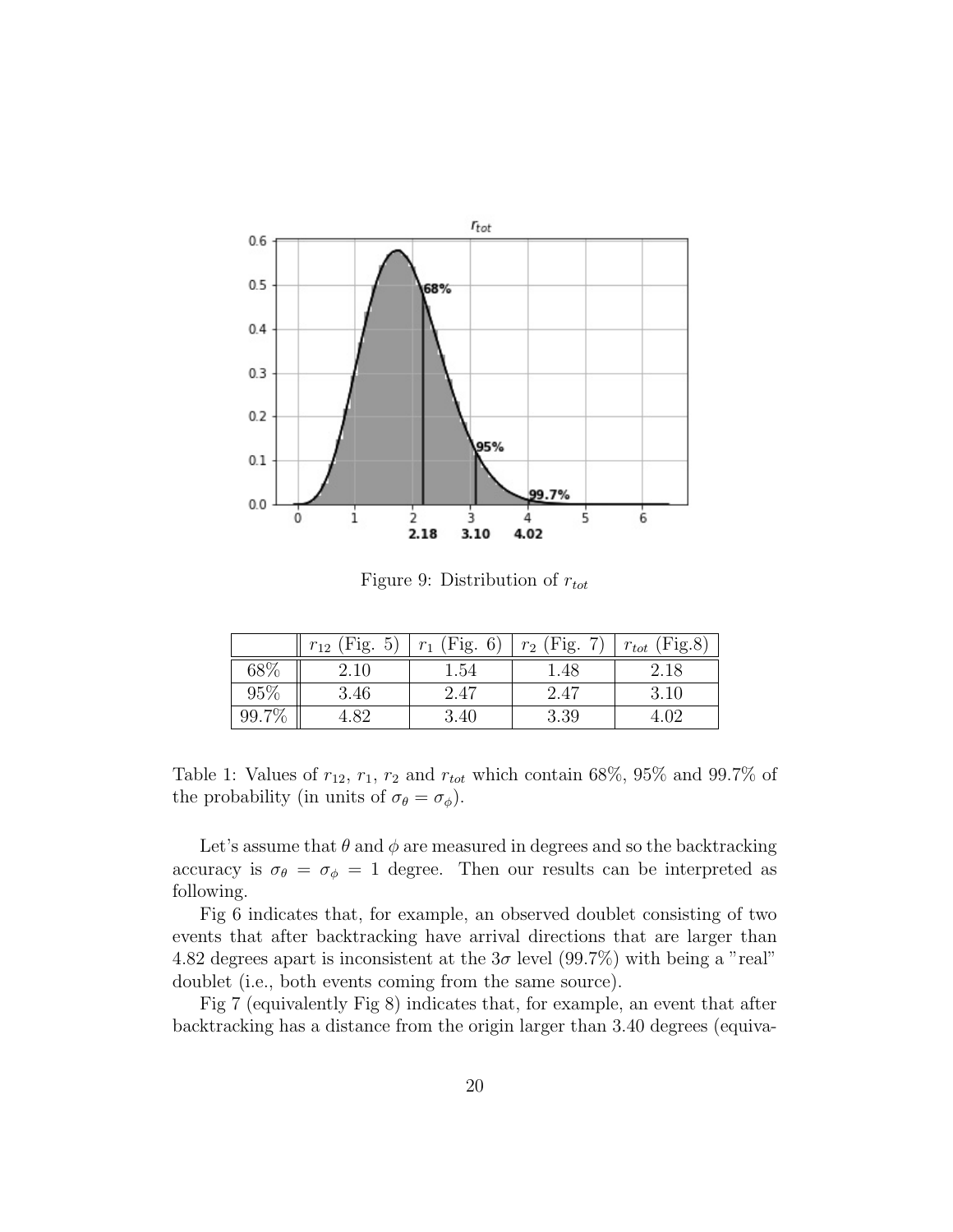lently 3.39 degrees) is inconsistent at the  $3\sigma$  level (99.7%) with coming from a specific candidate (which is located at the origin).

Fig [9](#page-19-0) indicates that, for example, an observed doublet consisting of two events for which after backtracking the square root of the sum of the squares of their distances from the origin  $(r_{tot} = \sqrt{r_1^2 + r_2^2})$  is larger than 4.02 degrees is inconsistent at the  $3\sigma$  level (99.7%) with coming from a specific candidate (which is located at the origin).

#### Notes:

- The plots in Fig [6](#page-17-1) Fig [9](#page-19-0) are made using Python. The code is provided in Appendix A.
- The values shown in Figures [6](#page-17-1) [9](#page-19-0) are not representative of an actual result since we did not use real data.
- In Figures [6](#page-17-1) [9,](#page-19-0)  $r_{12}$ ,  $r_1$ ,  $r_2$ ,  $r_{tot}$  are in units of  $\sigma_{\theta} = \sigma_{\phi}$ .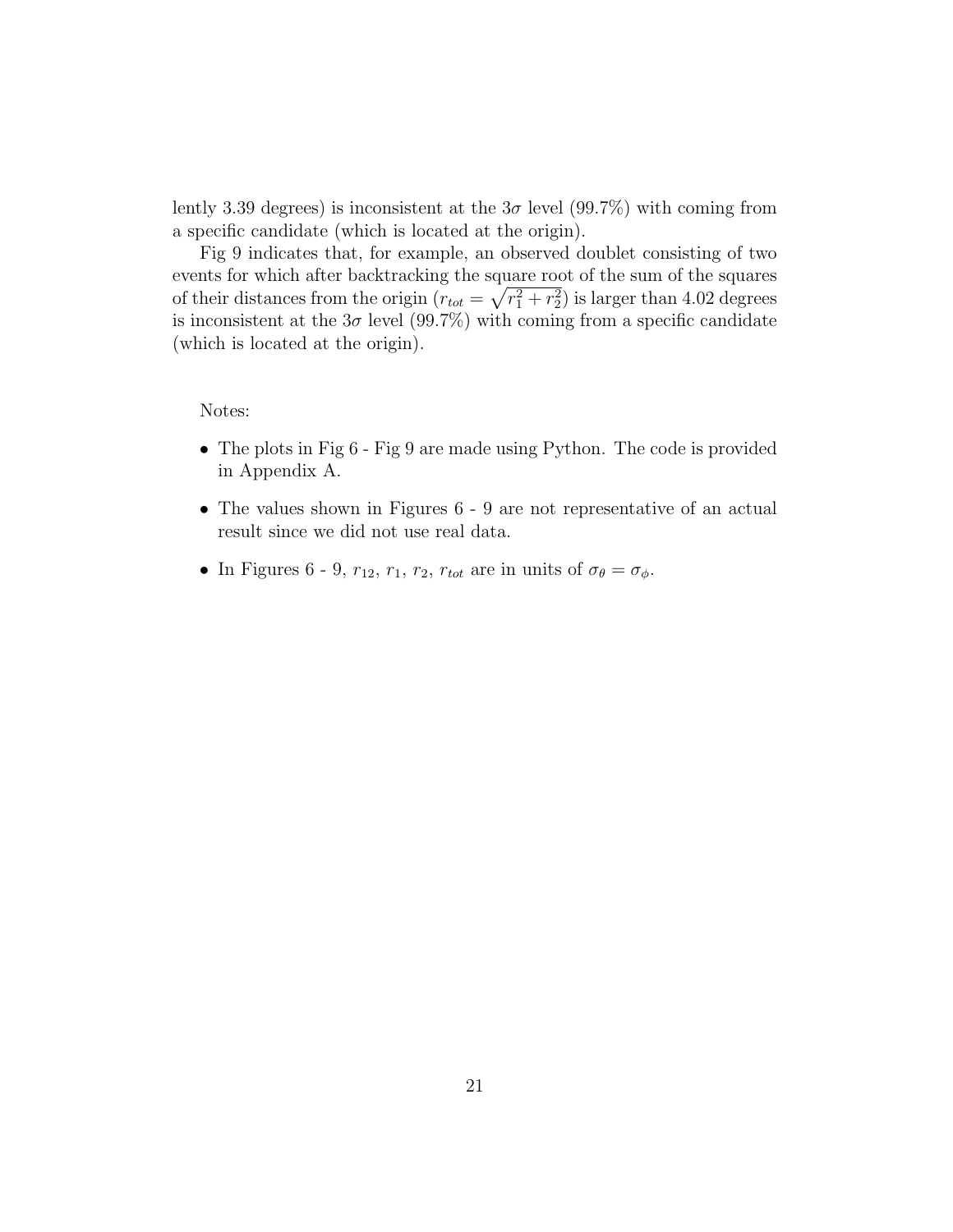## <span id="page-21-0"></span>6 Discussion

Unfortunately, we have not yet collected real data on the magnetic field which would allow us to perform the backtracking process. However, once we do, we will be ready to apply our method of estimating the position of the sources of UHECRs. At the moment, we can qualitatively see that by using the probability distributions shown in Figures [6](#page-17-1) - [9](#page-19-0) for a specific problem of a doublet we can calculate a) the probability that the two events are produced by the same source (hypothesis a) as well as b) the probability that the source of these two events is some specific candidate (hypothesis b). More specifically, if the probability that  $r_{12}$  of a real doublet is greater than the observed value  $(r_{12} > r_{12-observed})$  is small, then we can deduce that the two events are not produced by the same source. Similarly, if the probability that  $r_1$  or  $r_2$  or  $r_{tot}$  from events coming from the candidate source is greater than the observed value is small, then we can deduce that the source of either or both of the events is not that specific candidate. Therefore, we can answer the questions posed in [4.2](#page-14-0) and [4.3.](#page-16-0)

The same logic of statistical testing can (and ideally, if we collect enough UHECR data, should) be extended to more than two events. The more events we can find being consistent with coming from a specific candidate, the more confident we can be about that candidate being a UHECR source. If we want to test whether N events come from a specific source, we calculate the value of  $r_{tot}$  (for N number of events  $r_{tot-N} = \sqrt{r_1^2 + r_2^2 + ... + r_N^2}$ ) which contains 99.7% of the probability  $(r_{crit})$ . So, if the measured  $r_{tot}$  is smaller than  $r_{crit}$  then we can say that the data are consistent with the hypothesis that the source of the events is some specific candidate, or in other words, that the hypothesis cannot be rejected at the  $3\sigma$  level.

Therefore, we should plot the value of  $r_{crit}$ , with respect to the number of events, N. However, for N events the value of  $\sigma$  is  $\sigma_N^2 = \sigma_1^2 + \sigma_2^2 + \ldots + \sigma_N^2$ . And since  $\sigma_1 = \sigma_2 = ... = \sigma_N = \sigma$  we have  $\sigma_N = \sigma \sqrt{N}$ . What's more, we define  $r_{crit}$  as the value of  $r_{tot}$  which contains 99.7% of the probability, so  $r_{crit} = 3\sigma$  for a single event. As a result, for N events the value of  $r_{crit}$ so  $r_{crit} = 3\sigma$  for a single event. As a result, for N events the value of  $r_{crit}$ <br>is  $r_{crit-N} = 3\sigma_N = 3\sigma\sqrt{N}$  so it depends linearly on  $\sqrt{N}$ . That being the case, we plot the value of  $r_{crit-N}^2$  with respect to N, in order to have a linear dependence (Fig [10\)](#page-22-0).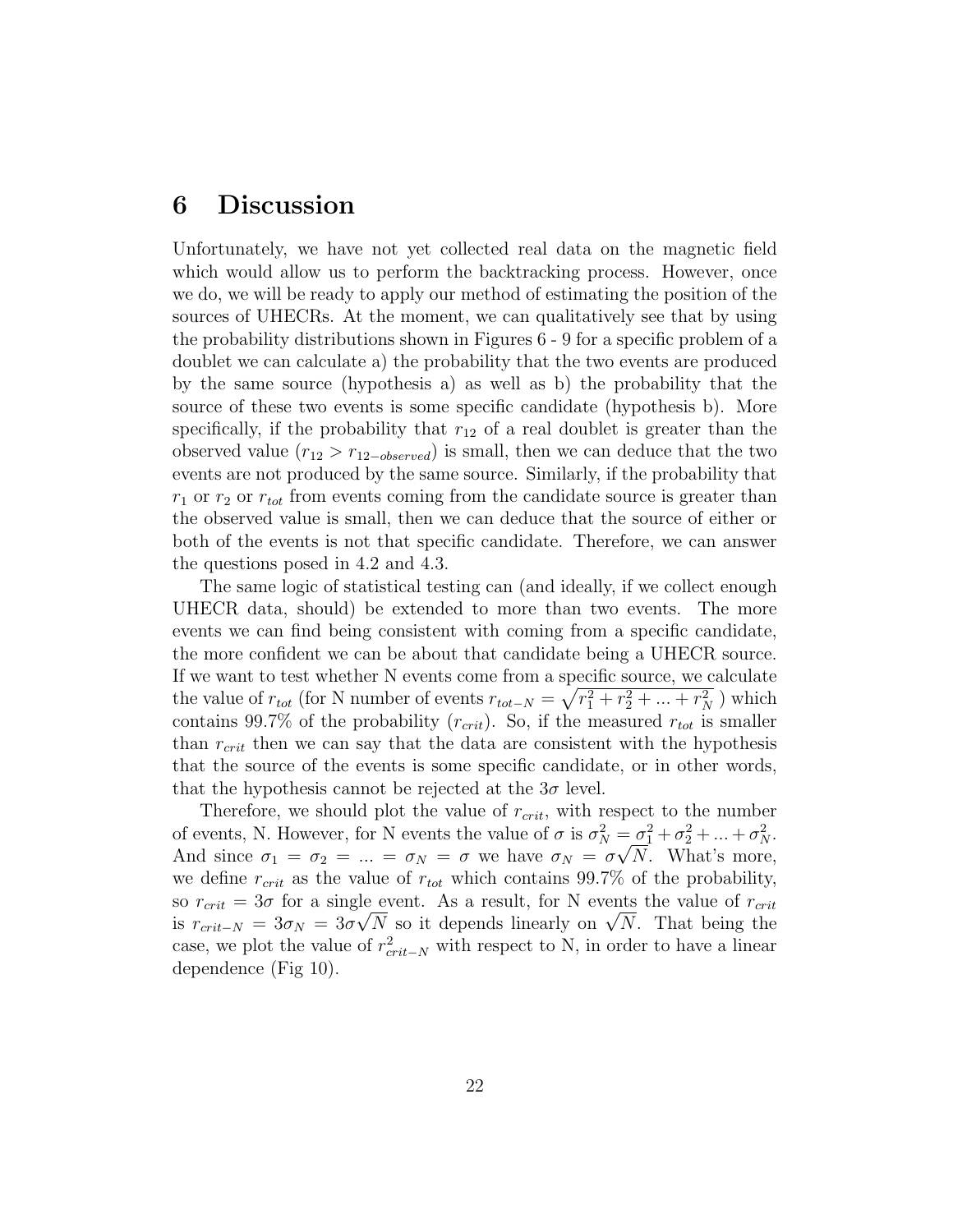

<span id="page-22-0"></span>Figure 10:  $r_{crit-N}^2$  - N

From Fig [10](#page-22-0) we see that  $r_{crit-N}^2$  increases linearly with N. For example, if we think there are  $N=10$  candidate events from a source, their arrival directions after backtracking should have an  $r_{tot}$  of less than 6.43 degrees in order to be consistent at the  $3\sigma$  level (99.7%) with coming from a specific candidate.

Moreover, by fitting a line in our plot we can then use it to extrapolate results for an even larger number of events than the ones we used to make the plot. In other words, we can find the  $r_{crit}$  for an arbitrarily large N simply by using the fitted line's equation, without having to do the whole analysis. The line equation has a slope of 2.90 and an interception of 12.29 .

Finally, we are anticipating new data that are going to give us the opportunity to test our method and use its results. Determining the sources of UHECRs will open new pathways to investigate particle acceleration and physics of high-energy collisions. Therefore, it will undoubtedly be a major accomplishment not only for Astrophysics, but also for Fundamental Physics.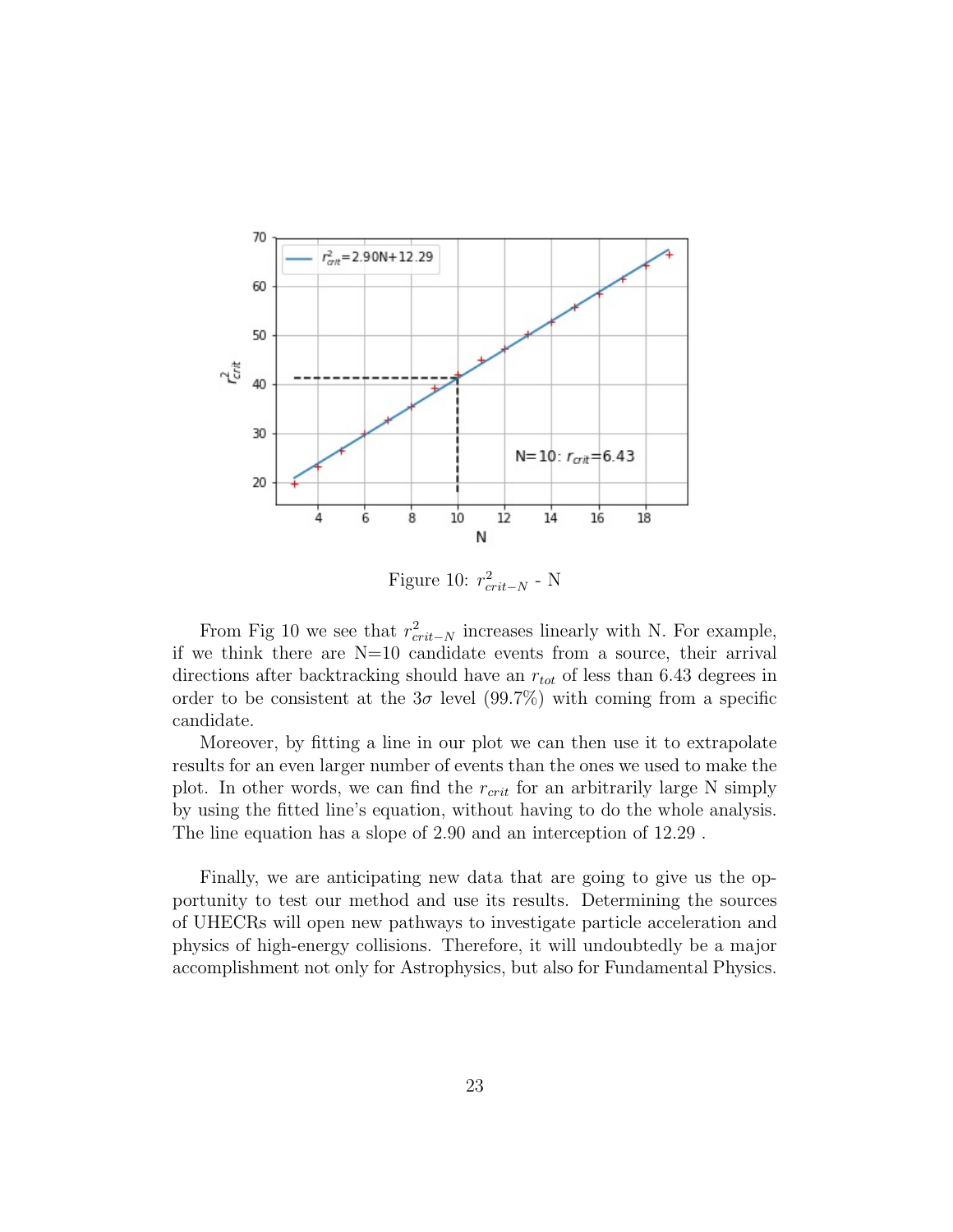## <span id="page-23-0"></span>7 Acknowledgements

I would like to acknowledge Prof. Vasiliki Pavlidou, who assigned me this project and trusted my potential. I wish to thank her for guiding me through the process of solving this problem, for reviewing this document and helping me refine it, and also for keeping me motivated.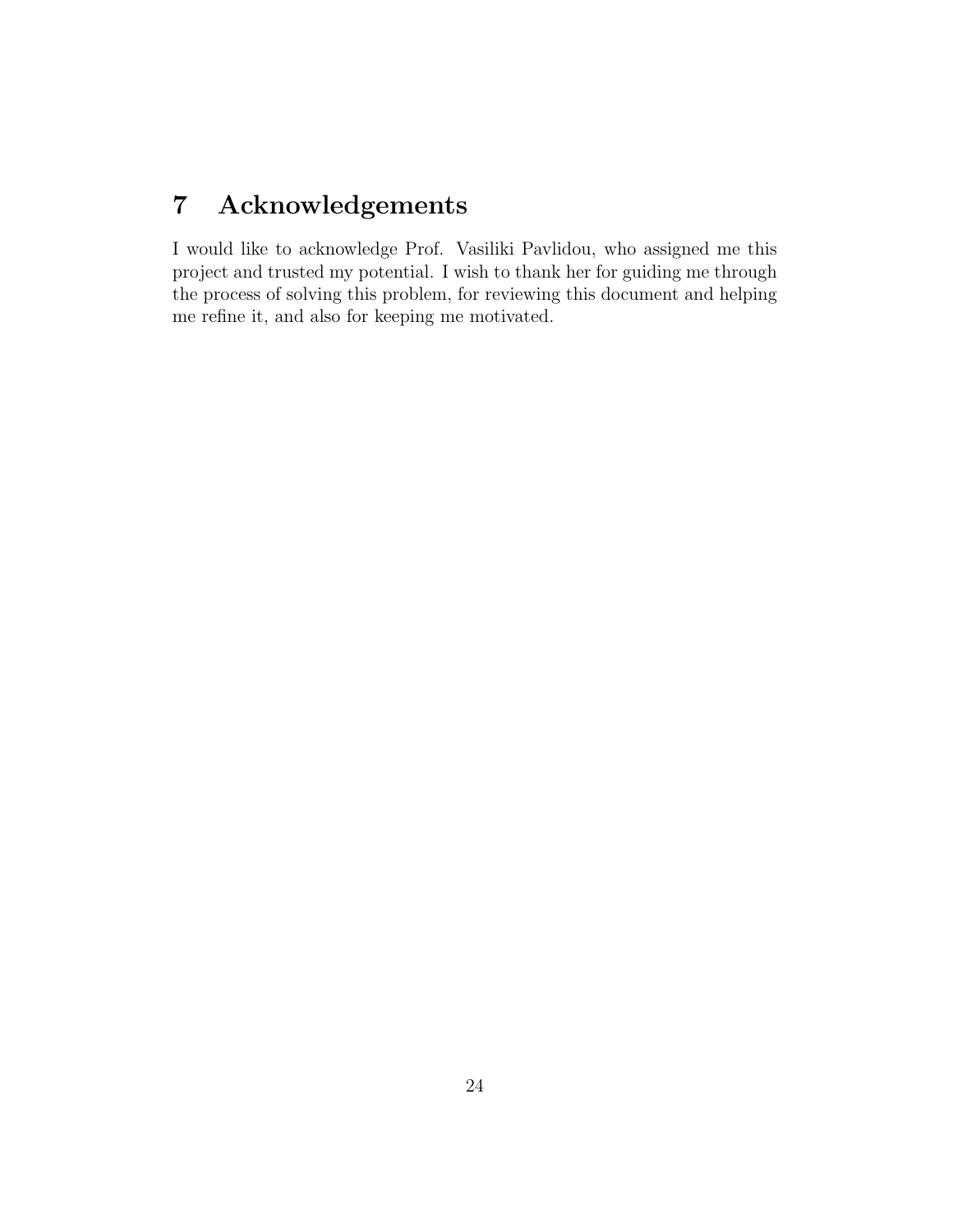# Appendices

## <span id="page-24-0"></span>A Python Code

```
import numpy as np
import matplotlib . pyplot as plt
import seaborn as sns
import scipy
np . random . seed ( 40 )
plt . rcParams ['axes . labelsize'] = 12
size = int(1e7)mean1 = [0, 0]cov1 = [[1, 0], [0, 1]]x1, y1 = np.random.multivariate-normal (mean1, cov1, size).Tmean2 = [0, 0]cov2 = [[1, 0], [0, 1]]x2 , y2 = np . random . multivariate_normal ( mean2 , cov2 , size ) . T
# Question a): Are these two events produced by the same
                                 source ?
r12 = np \tcdot sqrt((x1-x2) ** 2+(y1-y2) ** 2)sns.distplot (r12, bins=None, hist=True, kde=True, norm_hist=
                                 True, color='k')plt . title ('$r_{12}$')
# Which r_12 contains 68%, 95%, 99.7%
p = sns. kdeplot (r12, color='k')
x, y = p.\text{get}lines ()[0]. get_data ()
cdf = scipy.integrate.cumtrapz(y, x, initial=0)nearest_068 = np.abs(cdf-0.68).argmin()x_68 = x[nearest_068]y_68 = y[nearest_068]plt. vlines (x_68, 0, y_68, color='k')plt.text (x_68, y_68, '68)', color='k' , weight='bold')
plt.text(x_68, -0.05, '{:04.2f}'.format(x_68), color='k',
                                 weight = 'bold',
                                 horizontalalignment = 'center',
```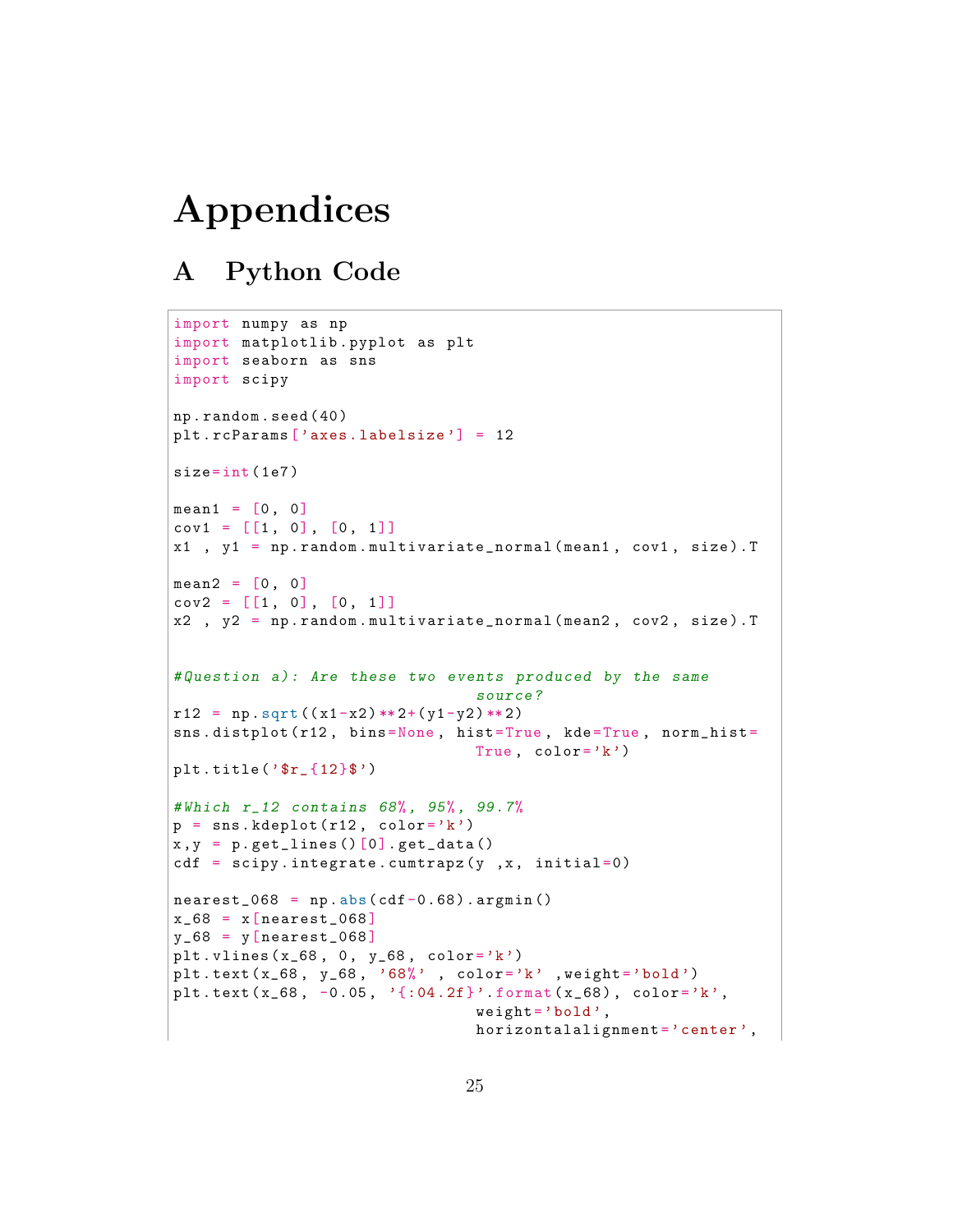```
verticalalignment = 'center')
nearest_095 = np.abs(cdf-0.95).argmin()x_95 = x[nearest_095]y_95 = y[nearest_095]plt. vlines (x_95, 0, y_95, color='k')plt.text (x_95, y_95, '95)', color='k', weight='bold')
plt.text (x_95, -0.05, ':04.2f}'.format (x_95), color='k',
                                 weight = 'bold',
                                 horizontalalignment = 'center',
                                 verticalalignment = 'center')
nearest_0997 = np.abs(cdf-0.997).argmin()x_997 = x[nearest_0997]y_997 = y[ nearest_0997 ]
plt. vlines (x_997, 0, y_997, color='k')plt.text (x_997, y_997, '99.7)', color='k', weight='bold')
plt.text (x_997, -0.05, ' {:04.2f}'.format (x_997), color='k',
                                 weight = 'bold',
                                horizontalalignment = 'center',
                                 verticalalignment = 'center')
plt . grid ()
plt.savefig('r_12.jpg')
plt . show ()
print ('x_68 =', x_68)
print ('x_95 =', x_95)
print ('x_997 =', x_997 )
# Question b): Is the source of these two events some specific
                                  candidate ?
r1 = np \tcdot sqrt(x1**2+y1**2)sns.distplot (r1, bins=None, hist=True, kde=True, norm_hist=
                                True, color='k')plt.title('$r_1$')# Which r_1 contains 68%, 95%, 99.7%
p =sns. kdeplot (r1, color='k')x, y = p.\text{get} lines () [0]. get _data ()
cdf = scipy.integrate.cumtrapz(y, x, initial=0)nearest_068 = np.abs(cdf-0.68).argmin()x_68 = x[nearest_068]y_68 = y[nearest_068]
```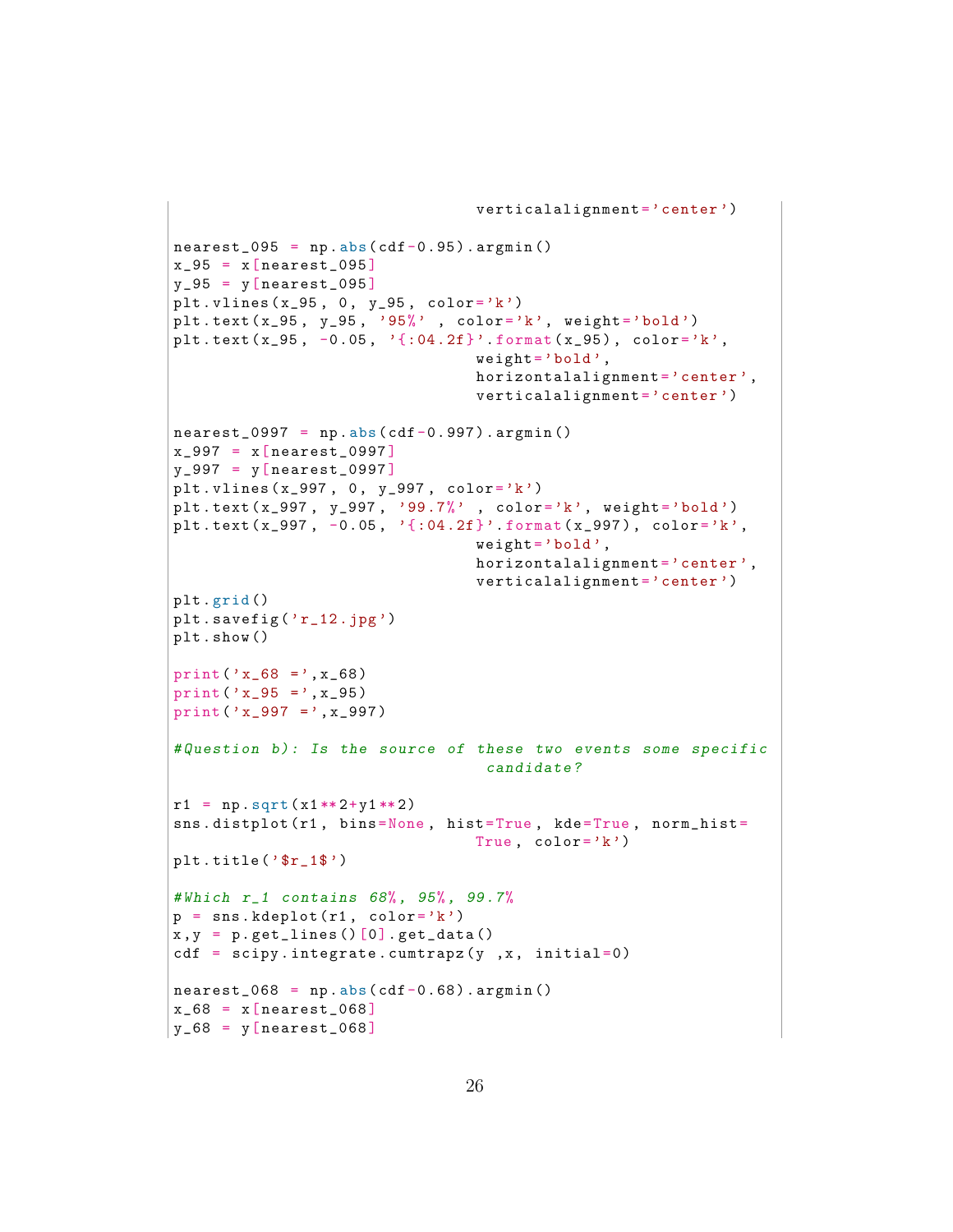```
plt. vlines (x_68, 0, y_68, color='k')plt . text ( x_68 , y_68 , '68%' , color ='k' , weight ='bold ')
plt.text(x_68, -0.05, '{:04.2f}'.format(x_68), color='k',
                                 weight = 'bold',
                                 horizontalalignment = 'center',
                                 verticalalignment = 'center')
nearest_095 = np.abs(cdf-0.95).argmin()x_95 = x[nearest_095]y_95 = y[nearest_095]plt vlines (x_95, 0, y_95, color='k')
plt.text(x_95, y_95, '95%' , color='k', weight='bold')
plt.text(x_95, -0.05, '{:04.2f}'.format(x_95), color='k',
                                 weight = 'bold',
                                 horizontalalignment = 'center',
                                 verticalalignment = 'center')
nearest_0997 = np.abs(cdf-0.997).argmin()x_997 = x[nearest_0997]y_997 = y[nearest_0997]plt. vlines (x_997, 0, y_997, color='k')plt.text (x_997, y_997, '99.7)', color='k', weight='bold')
plt.text (x_997, -0.05, '{:04.2f}' format (x_997), color='k',
                                 weight = 'bold',
                                 horizontalalignment = 'center',
                                 verticalalignment = 'center')
plt . grid ()
plt.savefig('r_1.jpg')
plt . show ()
print ('x_68 = 'x_68)
print ('x_95 = ',x_95)print('x_997 =', x_997)r2 = np \tcdot sqrt(x2**2+y2**2)sns.distplot (r2, bins=None, hist=True, kde=True, norm_hist=
                                True, color='k')plt.title('$r_2$')# Which r_2 contains 68%, 95%, 99.7%
p =sns. kdeplot (r2, color='k')
x, y = p.\text{getlines()}[0].\text{get_data()}cdf = scipy.integrate.cumtrapz(y, x, initial=0)
```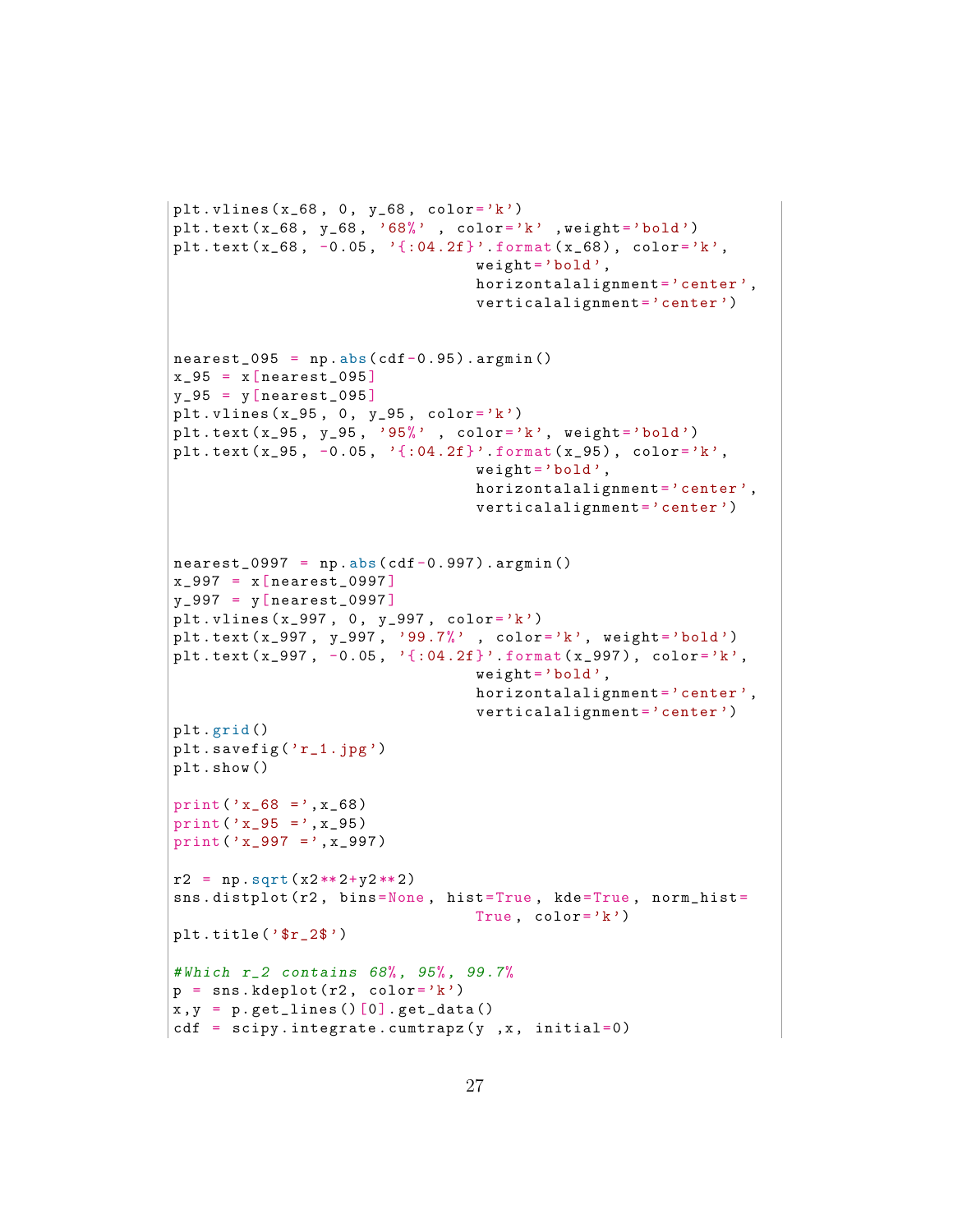```
nearest_068 = np.abs(cdf-0.68).argmin()x_68 = x[nearest_068]y_68 = y[nearest_068]plt . vlines (x_68, 0, y_68, color='k')plt . text ( x_68 , y_68 , '68%' , color ='k' , weight ='bold ')
plt.text(x_68, -0.05, '{:04.2f}'.format(x_68), color='k',
                                 weight = 'bold',
                                 horizontalalignment = 'center',
                                 verticalalignment = 'center')
nearest_095 = np.abs(cdf-0.95) . argmin()x_95 = x[nearest_095]y_95 = y[nearest_095]plt. vlines (x_95, 0, y_95, color='k')plt.text (x_95, y_95, '95)', color='k', weight='bold')
plt.text (x_95, -0.05, '{:04.2f}'.format (x_95), color='k',
                                 weight = 'bold',
                                 horizontalalignment = 'center',
                                 verticalalignment = 'center')
nearest_0997 = np.abs(cdf-0.997).argmin()x_{-}997 = x[nearest_{0}997]y_997 = y[ nearest_0997 ]
plt . vlines ( x_997 , 0 , y_997 , color ='k')
plt.text (x_997, y_997, '99.7)', color='k', weight='bold')
plt.text (x_997, -0.05, ':04.2f}'.format (x_997), color='k',
                                 weight = 'bold',
                                 horizontalalignment = 'center',
                                 verticalalignment='center')
plt . grid ()
plt.savefig('r_2.jpg')
plt . show ()
print ('x_68 = ',x_68)print('x_95 = ',x_95)print('x_997 = ', x_997)r_{\texttt{tot}} = np \cdot sqrt(r1**2+r2**2)sns.distplot (r_tot, bins=None, hist=True, kde=True, norm_hist
                                 =True, color='k')plt . title ('$r_{tot}$')
# Which r_tot contains 68%, 95%, 99.7%
p = sns. kdeplot (r_t, \text{color} = 'k')
```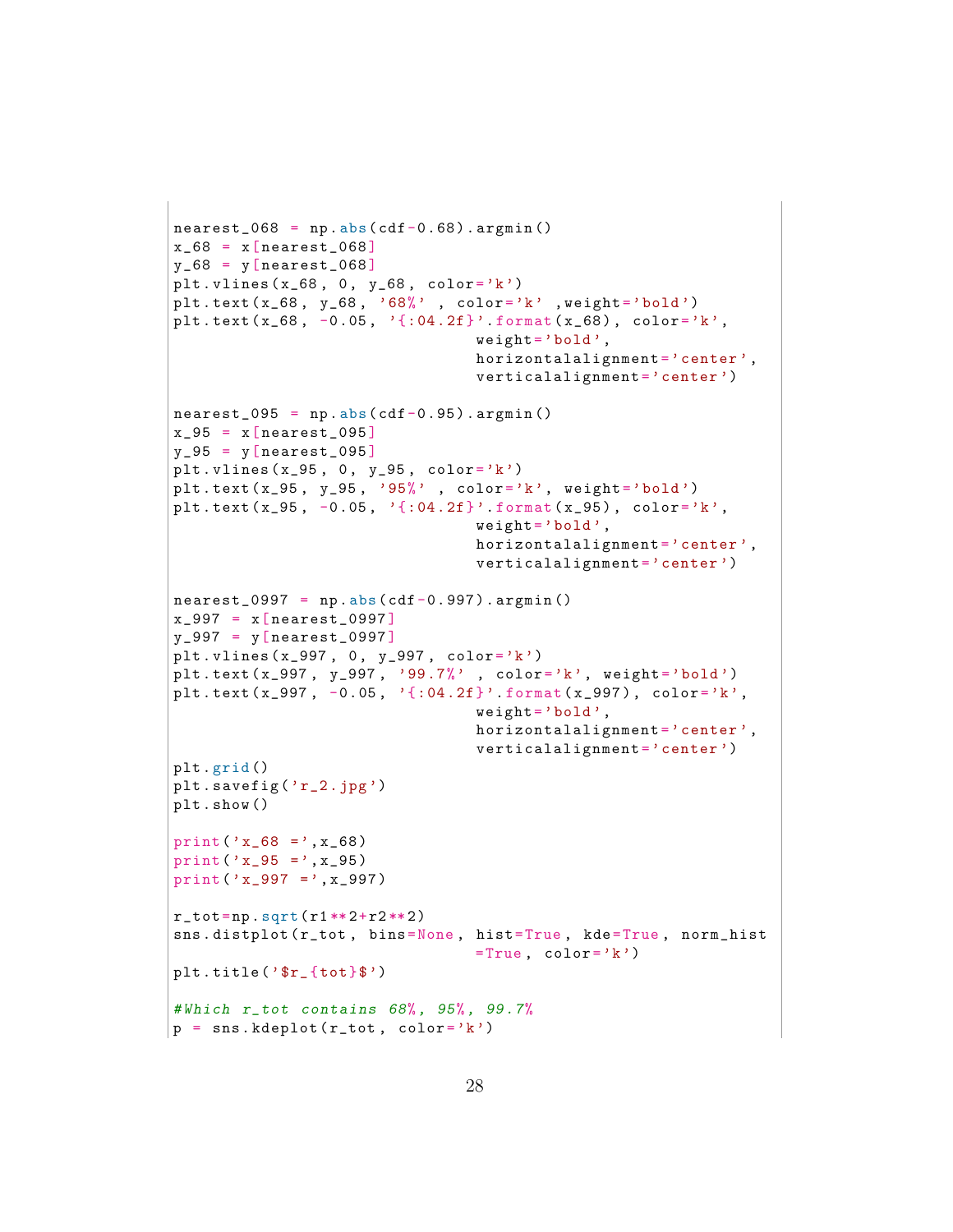```
x, y = p.\text{get}lines ()[0].get_data()
cdf = scipy.integrate.cumtrapz(y, x, initial=0)nearest_068 = np.abs(cdf-0.68).argmin()x_68 = x[nearest_068]y_68 = y[nearest_068]plt. vlines (x_68, 0, y_68, color='k')plt.text (x_68, y_68, '68)', color='k' , weight='bold')
plt.text (x_68, -0.07, ' : 04.2f , format (x_68), color='k',
                                 weight = 'bold',
                                 horizontalalignment = 'center',
                                 verticalalignment = 'center')
nearest_095 = np.abs(cdf-0.95).argmin()x_95 = x[nearest_095]y_95 = y[nearest_095]plt . vlines (x_95, 0, y_95, color='k')plt.text (x_95, y_95, '95)', \text{color} = 'k', weight = 'bold')
plt.text (x_95, -0.07, ':04.2f}'.format (x_95), color='k',
                                 weight = 'bold',
                                 horizontalalignment = 'center',
                                 verticalalignment = 'center')
nearest_0997 = np.abs(cdf-0.997).argmin()x_997 = x[nearest_0997]y_997 = y[ nearest_0997 ]
plt. vlines (x_997, 0, y_997, color='k')plt.text (x_997, y_997, '99.7)', color='k', weight='bold')plt.text (x_997, -0.07, ' {:04.2f}'.format (x_997), color='k',
                                 weight = 'bold',
                                 horizontalalignment = 'center',
                                 verticalalignment='center')
plt . grid ()
plt . savefig ('r_tot .jpg ')
plt . show ()
print ('x_68 =', x_68)
print ('x_95 =', x_95)
print ('x_997 =', x_997)
# Plot of r_crit vs N
N = range(3, 20)N=list (N)r_all = []
```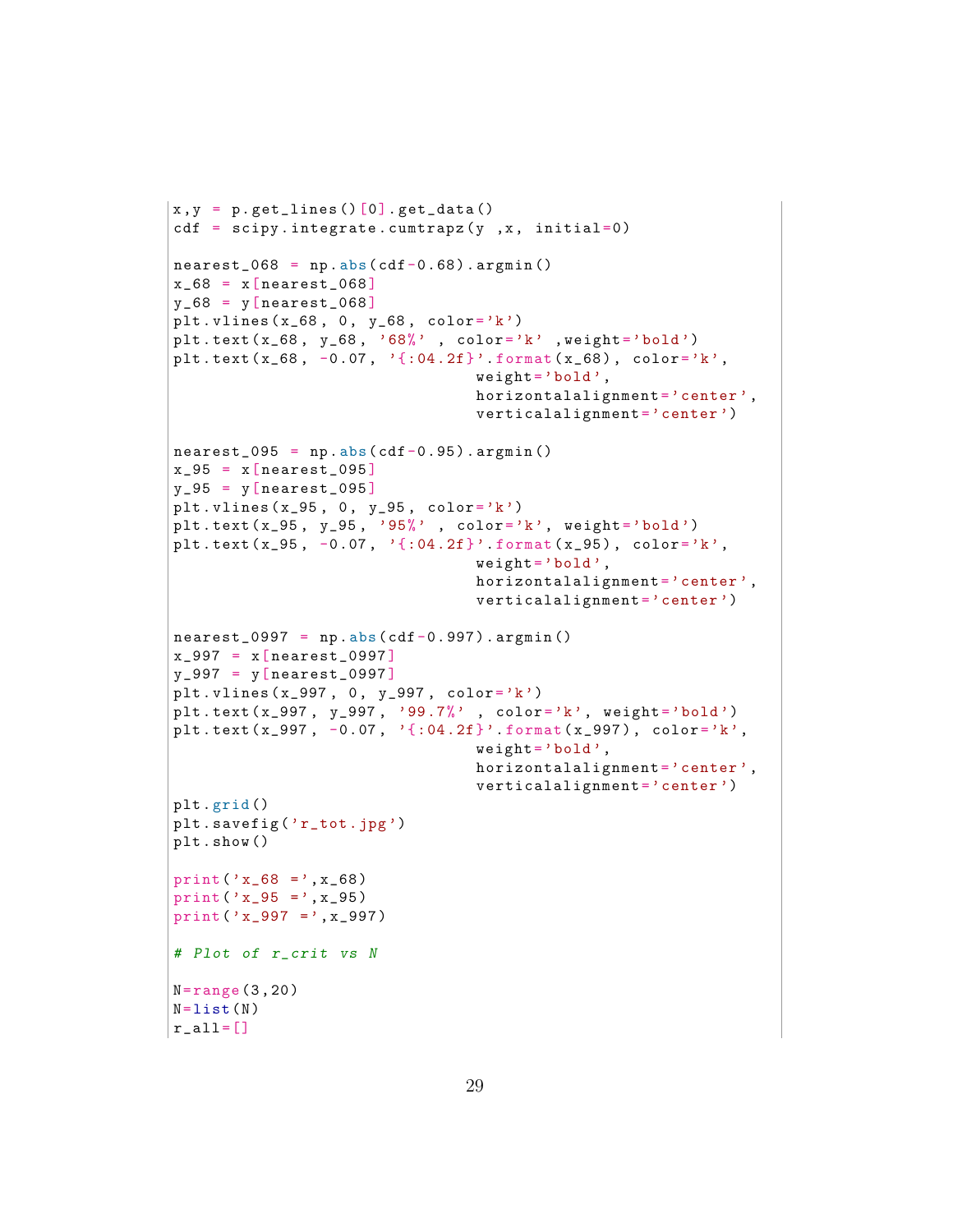```
r_ccrit = []
r_tot_all = []mean = [0, 0]cov = [1, 0], [0, 1]for i in range (max(N)):
    x, y = np.random.multivariate\_normal(mean, cov, size).Tr = np \tcdot sqrt(x**2+y**2)r<sup>2</sup>ll . append (r)r<sup>-all=np.array</sub> (r<sup>-all</sub>) #list of r1, r2, r3, ... etc</sup></sup>
r_{all2} = r_{all} \ast r_{2} #list of r_{1}<sup>2</sup>, r_{2}<sup>2</sup>, ... etc
for i in N:
    r_{\texttt{tot}} = np \cdot sqrt(sum(r_{\texttt{all2}[i]}) )r_tot_all . append ( r_tot )
for r_tot in r_tot_all :
    p =sns. kdeplot (r_t, color = 'k')x, y = p.get_lines()[0].get_data()cdf = scipy.integrate.cumtrapz(y, x, initial=0)nearest_0997 = np.abs(cdf-0.997).argmin()x_997 = x[nearest_0997]y_997 = y[ nearest_0997 ]
    plt. vlines (x_997, 0, y_997, color='k')plt.text (x_997, y_997, '99.7)', color='k', weight='bold'
                                         \lambdar_crit . append ( x_997 )
    plt . show ()
    plt . clf ()
r_crit =np . array ( r_crit )
s, i = np.polyfit(N, r_ccrit**2, 1)x=np \cdot \text{arange}(\min(N), \max(N)+1)line = s * x + in=10 # randomplt.plot(N, r_ccrit**2, "r+")s1 = ' r_{f} crit } ^{\circ}2\ = '
plt . plot (x, line, label=s1+' {:04.2f}N+{:04.2f}' . format (s, i))
plt. hlines (s*n+i, min(N), n, linestyles = "dashed", color='k')plt. vlines (n, s*(min(N)-1)+i, s*n+i, linestyles = "dashed",color='k')
```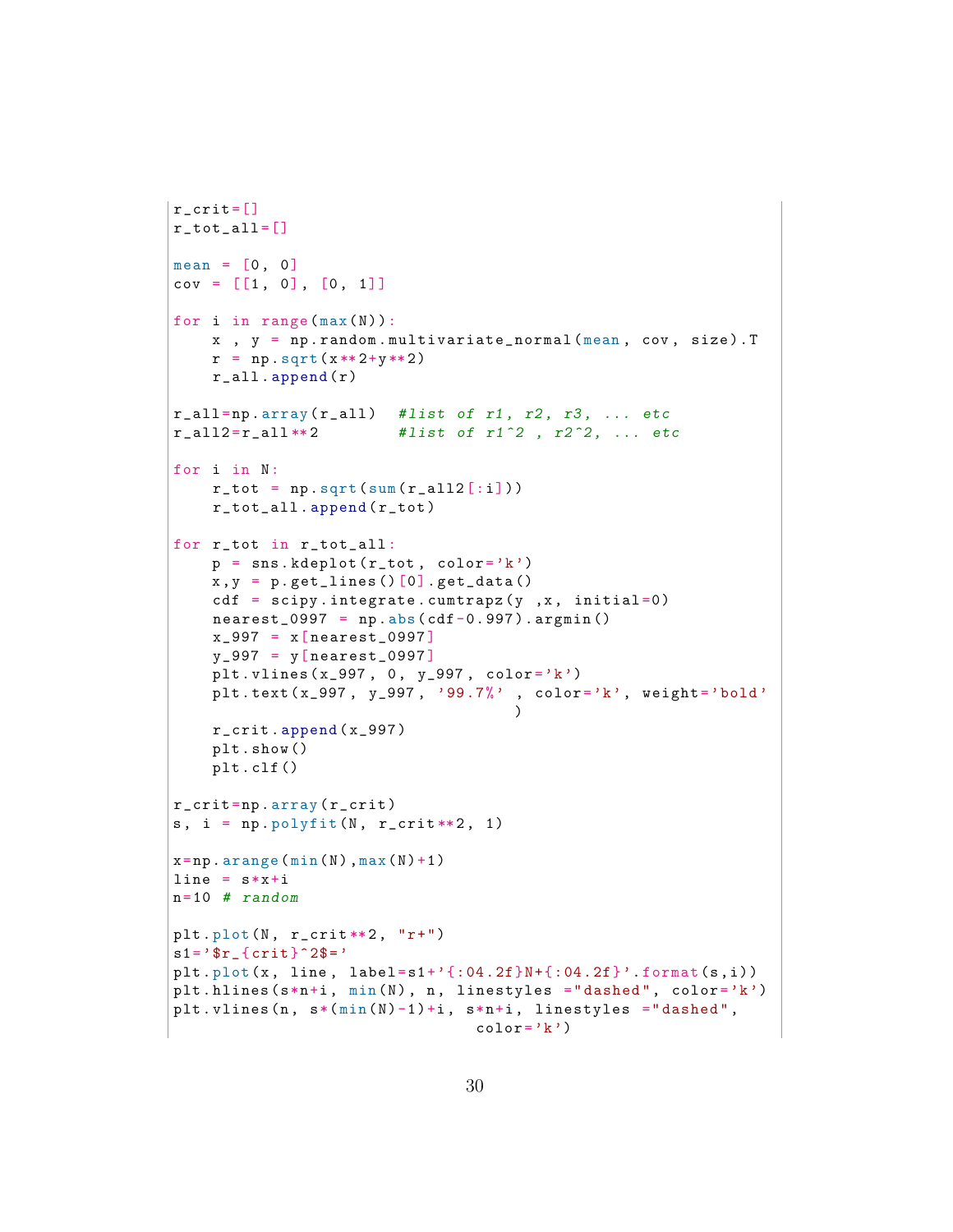```
plt.ylabel('$r_{crit}^2$')
plt . xlabel ('N')
plt.legend (loc='upper left')
plt . grid ()
s2 = 'N=10: \frac{8r}{r} { crit } \frac{8}{r} = '
plt.text (n+5, 25, s2+' {:04.2f}'.format (np.sqrt(n*s+i)), color
                                   ='k', fontsize=12,
                                   horizontalalignment = 'center',
                                   verticalalignment = 'center')plt.savefig('r_crit.jpg')
plt . show ()
print ('N=10: r_crit=',np.sqrt(n*s+i))
print ('\ nslope =',s ,'\ ninterception =',i )
```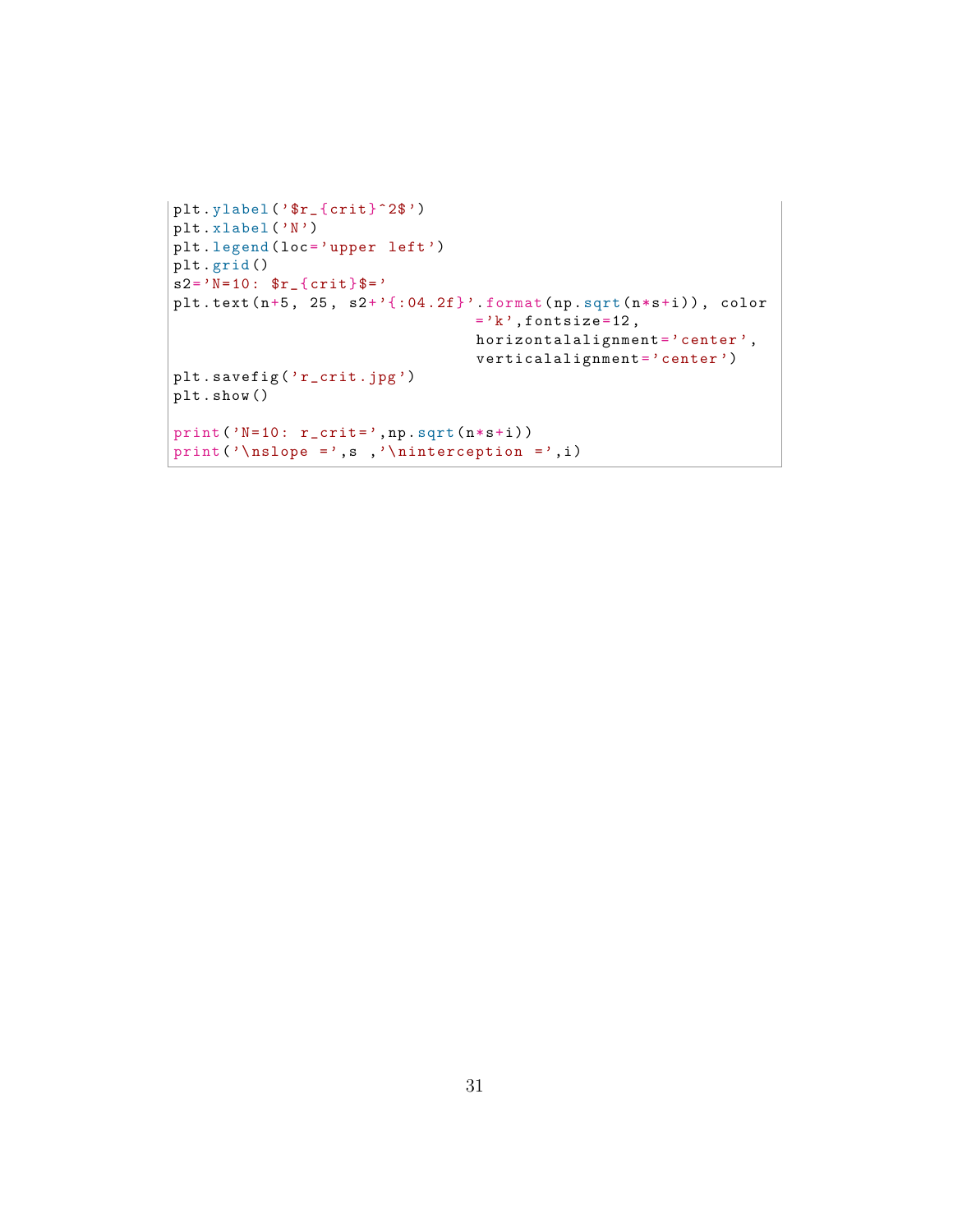## References

- <span id="page-31-0"></span>[1] Sharma (2008). Atomic And Nuclear Physics. Pearson Education India. 478.
- <span id="page-31-1"></span>[2] (21 September 2017). Detecting cosmic rays from a galaxy far, far away. Science Daily.
- <span id="page-31-2"></span>[3] Ackermann, M.; Ajello, M.; Allafort, A.; Baldini, L.; Ballet, J.; Barbiellini, G.; Baring, M. G.; Bastieri, D.; Bechtol, K.; Bellazzini, R.; Blandford, R. D.; Bloom, E.D.; Bonamente, E.; Borgland, A. W.; Bottacini, E.; Brandt, T. J.; Bregeon, J.; Brigida, M.; Bruel, P.; Buehler, R.; Busetto, G.; Buson, S.; Caliandro, G. A.; Cameron, R. A.; Caraveo, P. A.; Casandjian, J. M.; Cecchi, C.; Celik, O.; Charles, E.; et al. (15 February 2013). Detection of the Characteristic Pion-Decay Signature in Supernova Remnants. Science. 339 (6424): 807–811. arXiv:1302.3307. Bibcode:2013Sci...339..807A. doi:10.1126/science.1231160. PMID 23413352.
- <span id="page-31-3"></span>[4] Ginger Pinholster (13 February 2013). Evidence Shows that Cosmic Rays Come from Exploding Stars.
- <span id="page-31-7"></span>[5] Pavlidou,V. (2011). New Results from Ultra High Energy Cosmic Ray Telescopes. Hipparchos. 2(8): 15-21.
- <span id="page-31-8"></span>[6] Jui, Charles C.H. (22 March 2000). Introduction to Cosmic Rays. High Resolution Fly's Eye. University of Utah. p. 21. Retrieved 15 November 2012.
- <span id="page-31-6"></span>[7] Kotera, K. & Olinto, A.V. (2011) The Astrophysics of Ultrahigh Energy Cosmic Rays. Annual Review of Astronomy and Astrophysics 49 [http:](http://arxiv.org/abs/1101.4256) [//arxiv.org/abs/1101.4256](http://arxiv.org/abs/1101.4256)
- <span id="page-31-4"></span>[8] Magkos,G. & Pavlidou,V. (2018). Deflections of ultra-high energy cosmic rays by the Milky Way magnetic field: how well can they be corrected? [arXiv:1802.03409]
- <span id="page-31-9"></span>[9] M. Kachelriess (2008), Lecture Notes on High Energy Cosmic Rays [arXiv:astro-ph/0801.4376].
- <span id="page-31-5"></span>[10] Giorgio Matthiae (9 July 2010). The cosmic ray energy spectrum as measured using the Pierre Auger Observatory New Journal of Physics. 12